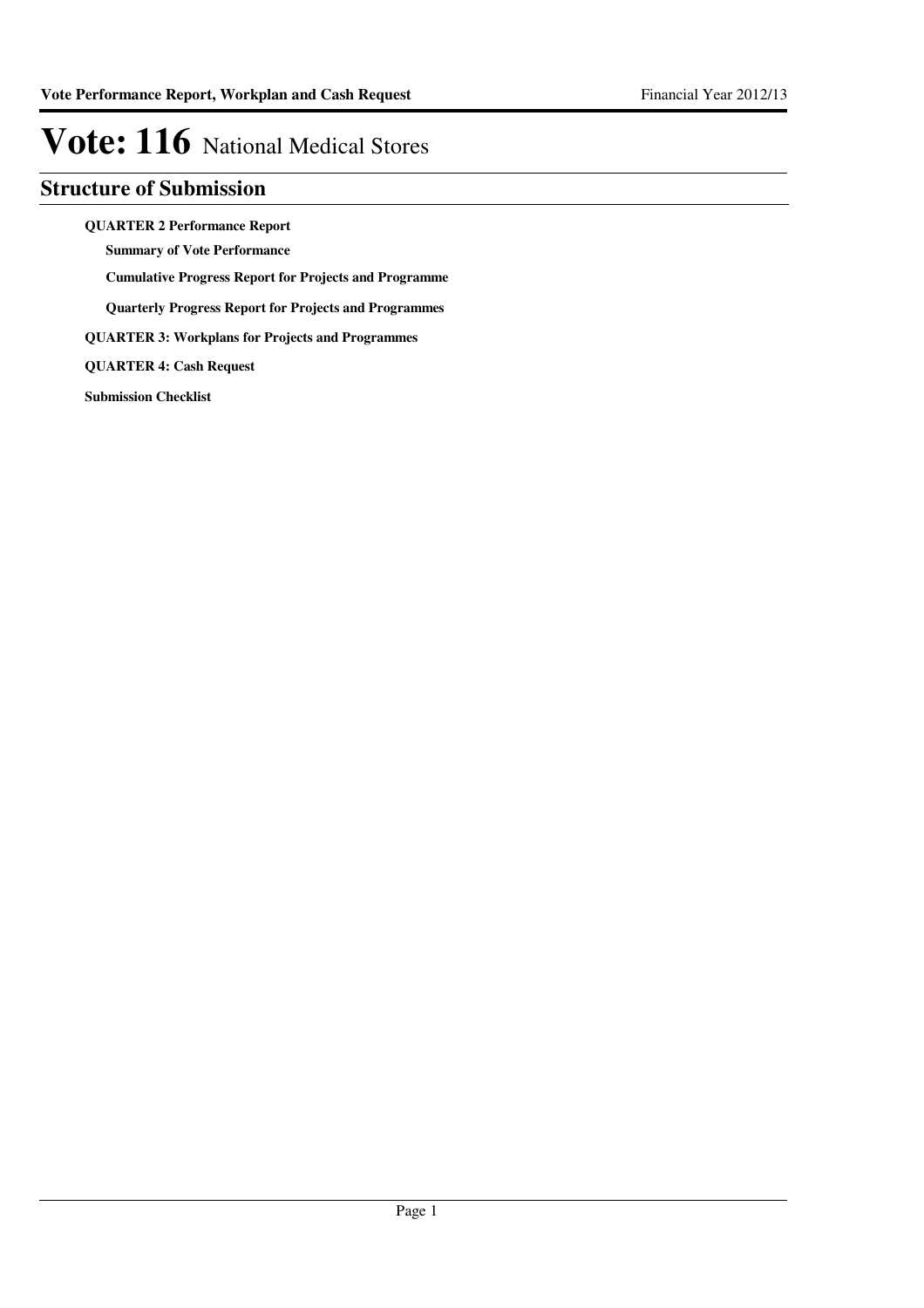### **HALF-YEAR: Highlights of Vote Performance**

### *V1: Summary of Issues in Budget Execution*

*This section provides an overview of Vote expenditure* 

**(i) Snapshot of Vote Releases and Expenditures**

Table V1.1 below summarises cumulative releases and expenditures by the end of the quarter:

### **Table V1.1: Overview of Vote Expenditures (UShs Billion)**

| (i)                   | <i>Excluding Arrears, Taxes</i> | <b>Approved</b><br><b>Budget</b> | <b>Released</b><br>by End | <b>Spent by</b><br><b>End Dec</b> | % Budget<br><b>Released</b> | <b>Spent</b> | % Budget % Releases<br><b>Spent</b> |
|-----------------------|---------------------------------|----------------------------------|---------------------------|-----------------------------------|-----------------------------|--------------|-------------------------------------|
| Recurrent             | Wage                            | 0.000                            | 0.000                     | 0.000                             | N/A                         | N/A          | N/A                                 |
|                       | Non Wage                        | 208.291                          | 124,079                   | 123.952                           | 59.6%                       | 59.5%        | 99.9%                               |
|                       | GoU                             | 0.000                            | 0.000                     | 0.000                             | N/A                         | N/A          | N/A                                 |
| Development           | Donor*                          | 0.000                            | 0.000                     | 0.000                             | N/A                         | N/A          | N/A                                 |
|                       | <b>GoU</b> Total                | 208.291                          | 124.079                   | 123.952                           | 59.6%                       | $59.5\%$     | $99.9\%$                            |
|                       | <b>Total GoU+Donor (MTEF)</b>   | 208.291                          | 124,079                   | 123.952                           | $59.6\%$                    | $59.5\%$     | $99.9\%$                            |
| ( <i>ii</i> ) Arrears | Arrears                         | 0.000                            | 0.000                     | 0.000                             | N/A                         | N/A          | N/A                                 |
| and Taxes             | $Taxes**$                       | 0.000                            | 0.000                     | 0.000                             | N/A                         | N/A          | N/A                                 |
|                       | <b>Total Budget</b>             | 208.291                          | 124.079                   | 123.952                           | 59.6%                       | $59.5\%$     | $99.9\%$                            |

The table below shows cumulative releases and expenditures to the Vote by Vote Function :

#### **Table V1.2: Releases and Expenditure by Vote Function\***

| <b>Billion Uganda Shillings</b>             | <b>Approved Released</b><br><b>Budget</b> |        | <b>Spent</b> | Released | % Budget % Budget<br><i>Spent</i> | $\%$<br>Releases<br>Spent |
|---------------------------------------------|-------------------------------------------|--------|--------------|----------|-----------------------------------|---------------------------|
| VF:0859 Pharmaceutical and Medical Supplies | 208.29                                    | 124.08 | 123.95       | 59.6%    | 59.5%                             | 99.9%                     |
| <b>Total For Vote</b>                       | 208.29                                    | 124.08 | 123.95       | 59.6%    | 59.5%                             | 99.9%                     |

*\* Excluding Taxes and Arrears*

#### **(ii) Matters to note in budget execution**

Better and improved coordination amongst all players in the value chain has improved service delivery as demonstrated in the increased availability of medicine in both quantity and range in all health facilities. Better and leaner execution is expected in the subsequent quarters.

### **Table V1.3: High Unspent Balances and Over-Expenditure in the Domestic Budget (Ushs Bn)**

*(i) Major unpsent balances*

| <b>Programs and Projects</b>                                                                                                                     |  |
|--------------------------------------------------------------------------------------------------------------------------------------------------|--|
| <b>16.30Bn Shs</b> Programme/Project: 01<br>Pharmaceuticals and Other Health Supplies                                                            |  |
| Reason: The variance relates to ACTS that were delivered towards the end of the second quarter and paid at the beginning of the third<br>quarter |  |
| (ii) Expenditures in excess of the original approved budget                                                                                      |  |
|                                                                                                                                                  |  |

*\* Excluding Taxes and Arrears*

*V2: Performance Highlights*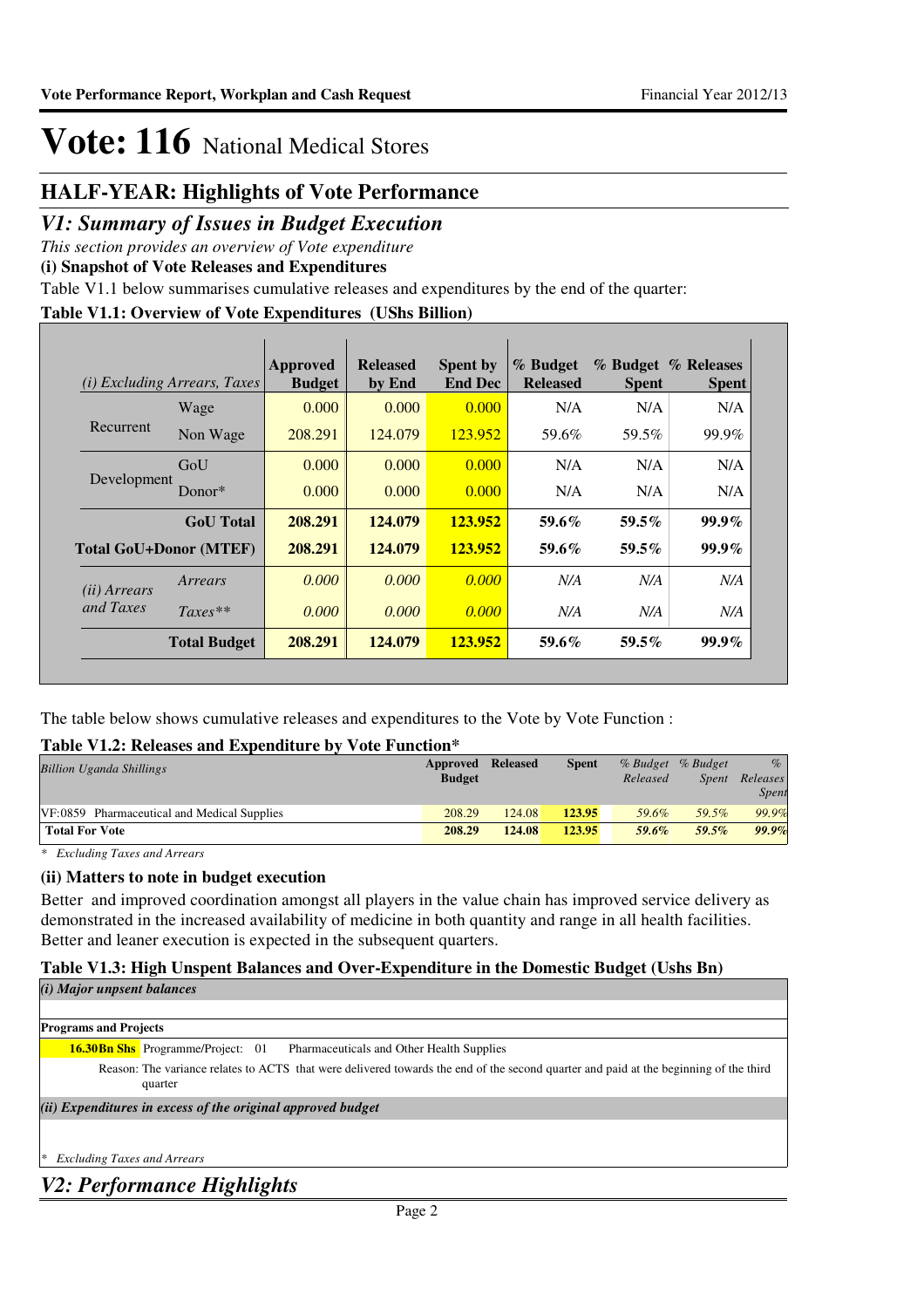## **HALF-YEAR: Highlights of Vote Performance**

*This section provides highlights of output performance, focusing on key outputs and actions impelemented to improve section performance.*

### **Table V2.1: Key Vote Output Indicators and Expenditures\***

| Vote, Vote Function<br><b>Key Output</b>              | <b>Approved Budget and</b><br><b>Planned outputs</b>                                                                                                      | <b>Cumulative Expenditure</b><br>and Performance                                                                                                                                      |        | <b>Status and Reasons for</b><br>any Variation from Plans |       |
|-------------------------------------------------------|-----------------------------------------------------------------------------------------------------------------------------------------------------------|---------------------------------------------------------------------------------------------------------------------------------------------------------------------------------------|--------|-----------------------------------------------------------|-------|
|                                                       | Vote Function: 0859 Pharmaceutical and Medical Supplies                                                                                                   |                                                                                                                                                                                       |        |                                                           |       |
| <b>Output: 085906</b>                                 | Supply of EMHS to HC 11 (Basic Kit)                                                                                                                       |                                                                                                                                                                                       |        |                                                           |       |
| Description of Performance: To procure and distribute | EMHS basic Kits amounting to 7.442 billion procured and<br>shs 11 billion to health centre ii. distributed to HC 11 facilities.                           | Basic EMHS kits worth Shs                                                                                                                                                             |        | N/A                                                       |       |
| Performance Indicators:                               |                                                                                                                                                           |                                                                                                                                                                                       |        |                                                           |       |
| Number of HC11 supplied<br>with EMHS basic Kits       | 1680                                                                                                                                                      |                                                                                                                                                                                       | 1717   |                                                           |       |
| Output Cost:                                          | UShs Bn:                                                                                                                                                  | 11.163<br>UShs Bn:                                                                                                                                                                    |        | 7.442 % Budget Spent:                                     | 66.7% |
| Output: 085907                                        | Supply of EMHS to HC 111 (Basic Kit)                                                                                                                      |                                                                                                                                                                                       |        |                                                           |       |
| Description of Performance: To procure and distribute | EMHS Basic Kit amounting to 12,240 billion procured and<br>shs 18.3 billion to health centres distributed to HC 111 facilities.<br>iii                    | Basic EMHS Kits worth Shs                                                                                                                                                             |        | N/A                                                       |       |
| Performance Indicators:                               |                                                                                                                                                           |                                                                                                                                                                                       |        |                                                           |       |
| Number of HC III supplied<br>with EMHS basic kits     | 926                                                                                                                                                       |                                                                                                                                                                                       | 926    |                                                           |       |
| Output Cost:                                          | UShs Bn:                                                                                                                                                  | UShs Bn:<br>18.360                                                                                                                                                                    |        | 12.240 % Budget Spent:                                    | 66.7% |
| <b>Output: 085908</b>                                 | Supply of EMHS to HC 1V                                                                                                                                   |                                                                                                                                                                                       |        |                                                           |       |
|                                                       | <i>Description of Performance:</i> To procure and distribute EMHs Basic EMHS Kits worth Shs<br>orders amounting to shs 8<br>billion to Health centres iv. | 5.328 billion procured and<br>distributed to HC 111 facilities.                                                                                                                       |        | N/A                                                       |       |
| <b>Output Cost:</b>                                   | UShs Bn:                                                                                                                                                  | UShs Bn:<br>7.992                                                                                                                                                                     | 5.328  | % Budget Spent:                                           | 66.7% |
| <b>Output: 085909</b>                                 | <b>Supply of EMHS to General Hospitals</b>                                                                                                                |                                                                                                                                                                                       |        |                                                           |       |
| Description of Performance: To procure and distribute | EMHS orders amounting to shs 11.237 billion procured and<br>16.8 billion to General hospitals. distributed to HC 111 facilities.                          | Basic EMHS Kits worth Shs                                                                                                                                                             |        | N/A                                                       |       |
| <b>Output Cost:</b>                                   | UShs Bn:                                                                                                                                                  | 16.856<br>UShs Bn:                                                                                                                                                                    | 11.237 | % Budget Spent:                                           | 66.7% |
| <b>Output: 085910</b>                                 | <b>Supply of EMHS to Regional Referral Hospitals</b>                                                                                                      |                                                                                                                                                                                       |        |                                                           |       |
| Description of Performance: To procure and distribute | EMHS orders amounting to shs<br>13 billion to Regional Referral<br>hospitals                                                                              | <b>Essential Medicines and health</b><br>supplies worth shs 7.682 billion<br>procured and distributed to<br>Regional Referral Hospitals.                                              |        | N/A                                                       |       |
| <b>Output Cost:</b>                                   | UShs Bn:                                                                                                                                                  | UShs Bn:<br>13.024                                                                                                                                                                    |        | 7.683 % Budget Spent:                                     | 59.0% |
| <b>Output: 085911</b>                                 | <b>Supply of EMHS to National Referral Hospitals</b>                                                                                                      |                                                                                                                                                                                       |        |                                                           |       |
| Description of Performance: To procure and distribute | EMHS orders amounting to shs<br>11.8 billion to National Referral<br>Hospitals                                                                            | Essential medicines and health<br>supplies worth Shs 7.410<br>billion procured and<br>distributed to Mulago National<br>Referral Hospital and Butabika<br>National Referral Hospital. |        | N/A                                                       |       |
| <b>Output Cost:</b>                                   | UShs Bn:                                                                                                                                                  | UShs Bn:<br>11.866                                                                                                                                                                    |        | 7.410 % Budget Spent:                                     | 62.5% |
| <b>Output: 085912</b>                                 | Supply of ACTs and ARVs to accredited facilities                                                                                                          |                                                                                                                                                                                       |        |                                                           |       |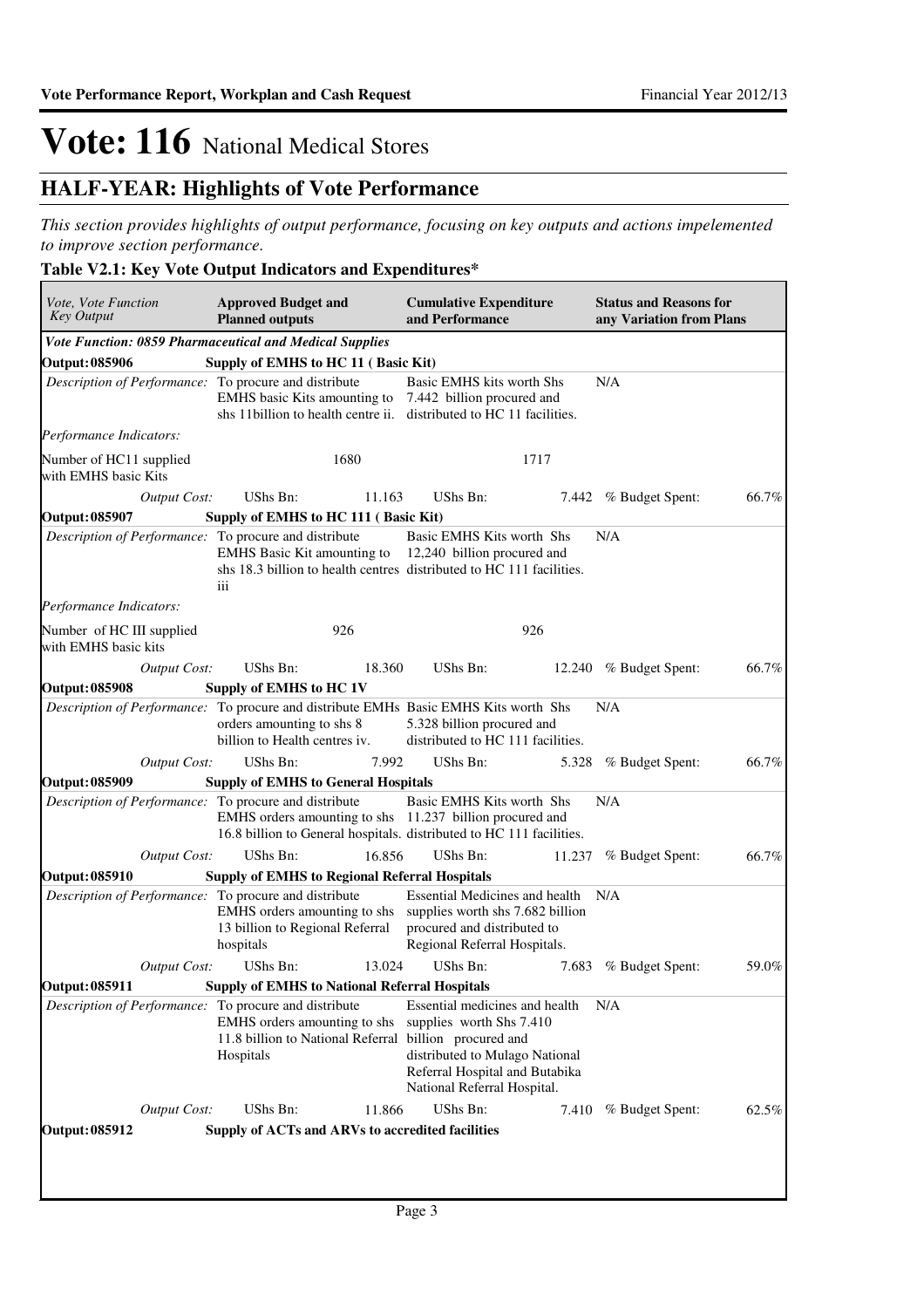## **HALF-YEAR: Highlights of Vote Performance**

| Vote, Vote Function<br>Key Output                     | <b>Approved Budget and</b><br><b>Planned outputs</b>                                                                                                                                                   |         | <b>Cumulative Expenditure</b><br>and Performance                                                                         |        | <b>Status and Reasons for</b><br>any Variation from Plans                                                                                                 |       |
|-------------------------------------------------------|--------------------------------------------------------------------------------------------------------------------------------------------------------------------------------------------------------|---------|--------------------------------------------------------------------------------------------------------------------------|--------|-----------------------------------------------------------------------------------------------------------------------------------------------------------|-------|
| Description of Performance:                           | To procure and distribute ACTS ACTS, ARVS and TB drugs<br>and ARVS amounting to shs<br>100 billion to health facilities<br>and accredited centres in case of Health Facilities and Accredited<br>ARVS. |         | worth shs 56,993 billion<br>procured and distributed to<br>Centres.                                                      |        | The variance relates to ACTS<br>and ARVS that were supplied<br>towards the end of the second<br>quarter but paid at the begining<br>of the third quarter. |       |
| <b>Output Cost:</b>                                   | UShs Bn:                                                                                                                                                                                               | 100.000 | UShs Bn:                                                                                                                 | 56.993 | % Budget Spent:                                                                                                                                           | 57.0% |
| <b>Output: 085913</b>                                 | <b>Supply of EMHS to Specialised Units</b>                                                                                                                                                             |         |                                                                                                                          |        |                                                                                                                                                           |       |
| Description of Performance: To procure and distribute | specialised items amounting to<br>shs 18.5 billion to<br>UHI, UCI, UBTS, UNEPI                                                                                                                         |         | Specialised supplies worth Shs<br>10.118 billion procured and<br>distributed to Specialised Units.                       |        | N/A                                                                                                                                                       |       |
| <b>Output Cost:</b>                                   | UShs Bn:                                                                                                                                                                                               | 18.530  | UShs Bn:                                                                                                                 |        | 10.118 % Budget Spent:                                                                                                                                    | 54.6% |
| <b>Output: 085914</b>                                 | <b>Supply of Emergency and Donated Medicines</b>                                                                                                                                                       |         |                                                                                                                          |        |                                                                                                                                                           |       |
| Description of Performance: To cordinate clearing and | certification of emergency and<br>donated items amounting to shs<br>2.5 billion                                                                                                                        |         | incidental costs relating to<br>handling of emergency and<br>donated supplies amounting to<br>Shs 1.5 biillion incurred. |        | N/A                                                                                                                                                       |       |
| <b>Output Cost:</b>                                   | UShs Bn:                                                                                                                                                                                               | 2.500   | UShs Bn:                                                                                                                 | 1.500  | % Budget Spent:                                                                                                                                           | 60.0% |
| <b>Output: 085915</b>                                 | <b>Supply of Reproductive Health Items</b>                                                                                                                                                             |         |                                                                                                                          |        |                                                                                                                                                           |       |
| Description of Performance:                           | To procure and distribute<br>reproductive health supplies<br>amounting to shs 8 billion to<br>health facilities.                                                                                       |         | Reproductive health supplies<br>worth shs 4 billion, procured<br>and distributed to Health<br>Facilities.                |        | N/A                                                                                                                                                       |       |
| <b>Output Cost:</b>                                   | UShs Bn:                                                                                                                                                                                               | 8.000   | UShs Bn:                                                                                                                 | 4.000  | % Budget Spent:                                                                                                                                           | 50.0% |
| <b>Vote Function Cost</b>                             | <b>UShs Bn:</b>                                                                                                                                                                                        |         | 208.291 UShs Bn:                                                                                                         |        | 123.952 % Budget Spent:                                                                                                                                   | 59.5% |
| <b>Cost of Vote Services:</b>                         | $UShs Bn$ :                                                                                                                                                                                            |         | 208.291 UShs Bn:                                                                                                         |        | 123.952 % Budget Spent:                                                                                                                                   | 59.5% |

*\* Excluding Taxes and Arrears*

#### N/A

### **Table V2.2: Implementing Actions to Improve Vote Performance**

| <b>Planned Actions:</b>                                                                                                                                                       | <b>Actual Actions:</b>                                                                                                                     | <b>Reasons for Variation</b>                                                                                                                                                                      |
|-------------------------------------------------------------------------------------------------------------------------------------------------------------------------------|--------------------------------------------------------------------------------------------------------------------------------------------|---------------------------------------------------------------------------------------------------------------------------------------------------------------------------------------------------|
| Vote: 116 National Medical Stores                                                                                                                                             |                                                                                                                                            |                                                                                                                                                                                                   |
| Vote Function: 08 59 Pharmaceutical and Medical Supplies                                                                                                                      |                                                                                                                                            |                                                                                                                                                                                                   |
| To implement the outcomes of capacity<br>assessment of NMS capacity to procure<br>for especially Global Fund.                                                                 | Capacity assessment of NMS capacity<br>was concluded.                                                                                      | Capacity assessment of the Corporation<br>was concluded.Implementation of the<br>findings is underway.                                                                                            |
| The implementation and monitoring of the<br>Corporate plan and the alignment of the<br>action plan                                                                            | The periodic implementation and<br>monitoring of the Corporate plan and<br>the alignment of the action plan is on-<br>going.               | Monitoring and evaluation of performance<br>against targets and milestones in the<br>Corporate plan is done on a periodic basis<br>and the analysis informs the appropriate<br>courses of action. |
| Implementation of the regionalised Basic<br>EMHS kit for HCIIs and HCIIIs to cater<br>for disease burdens peculiar to the various<br>regions. This will be reviewed annually. | <b>Regionalised Basic EMHS kit for HCIIs</b><br>and HCIIIs to cater for disease burdens<br>peculiar to the various regions<br>Implemented. | Review of Basic EMHS Kit in ongoing<br>involving more stakeholders like the<br>incharges of health centres 11 and 111.                                                                            |

### *V3: Details of Releases and Expenditure*

*This section provides a comprehensive summary of the outputs delivered by the Vote and further details of Vote expenditures by Vote Function and Expenditure Item.*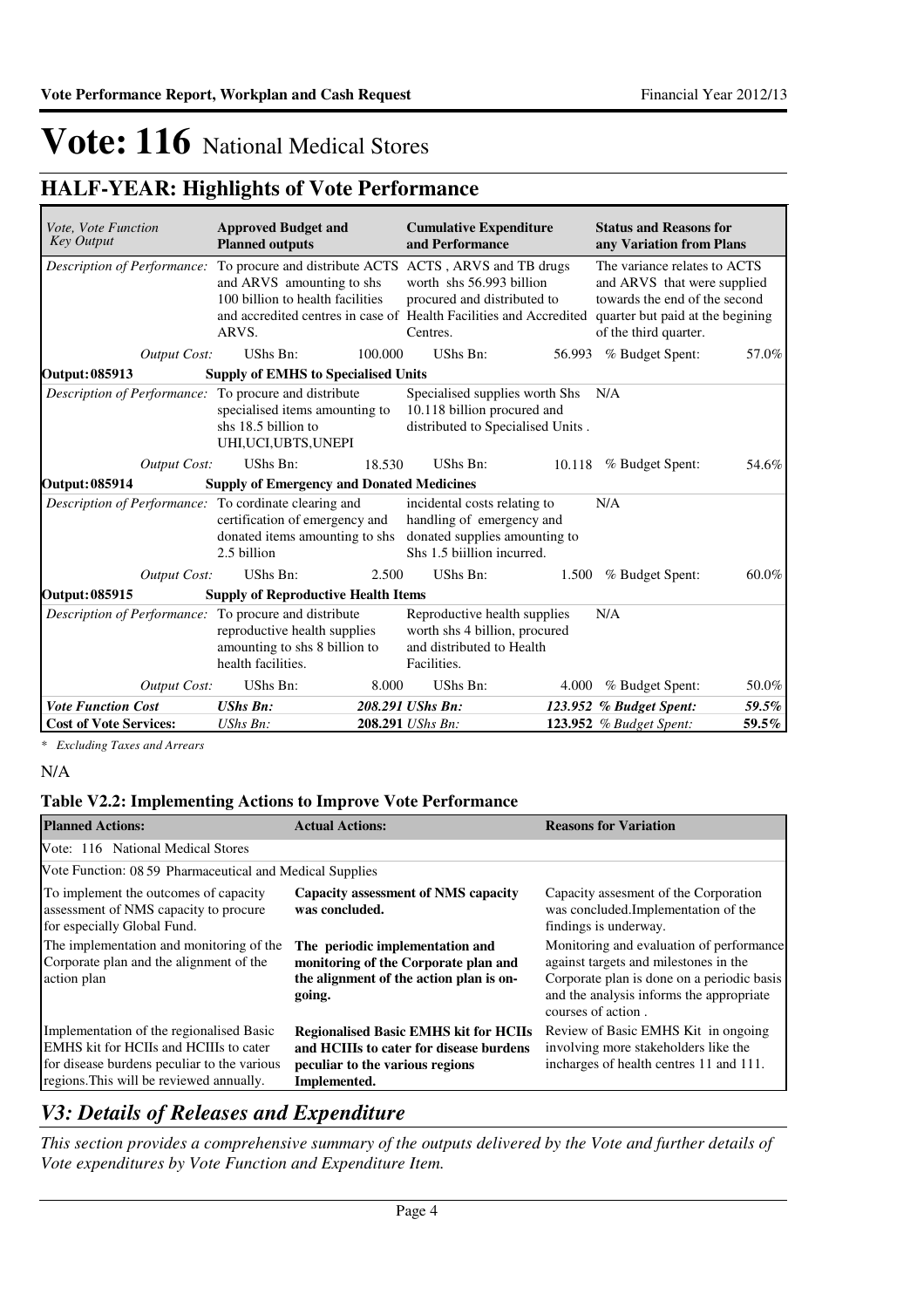## **HALF-YEAR: Highlights of Vote Performance**

#### **Table V3.1: GoU Releases and Expenditure by Output\***

| Tuole ( ett) Ove Releases and Enpendience of Output |                           |                 |              |                                      | $%$ GoU                           |
|-----------------------------------------------------|---------------------------|-----------------|--------------|--------------------------------------|-----------------------------------|
|                                                     |                           |                 |              |                                      |                                   |
|                                                     |                           |                 |              |                                      | Releases                          |
|                                                     |                           |                 |              |                                      | <i>Spen</i>                       |
| 208.29                                              | 124.08                    | 123.95          | 59.6%        | 59.5%                                | 99.9%                             |
| 208.29                                              | 124.08                    | 123.95          | 59.6%        | 59.5%                                | 99.9%                             |
| 11.16                                               | 7.44                      | 7.44            | 66.7%        | 66.7%                                | 100.0%                            |
| 18.36                                               | 12.24                     | 12.24           | 66.7%        | 66.7%                                | 100.0%                            |
| 7.99                                                | 5.33                      | 5.33            | 66.7%        | 66.7%                                | 100.0%                            |
| 16.86                                               | 11.24                     | 11.24           | 66.7%        | 66.7%                                | 100.0%                            |
| 13.02                                               | 7.68                      | 7.68            | 59.0%        | 59.0%                                | 100.0%                            |
| 11.87                                               | 7.41                      | 7.41            | 62.5%        | $62.5\%$                             | 100.0%                            |
| 100.00                                              | 57.12                     | 56.99           | 57.1%        | 57.0%                                | 99.8%                             |
| 18.53                                               | 10.12                     | 10.12           | 54.6%        | 54.6%                                | 100.0%                            |
| 2.50                                                | 1.50                      | 1.50            | 60.0%        | 60.0%                                | 100.0%                            |
| 8.00                                                | 4.00                      | 4.00            | 50.0%        | 50.0%                                | 100.0%                            |
| 208.29                                              | 124.08                    | 123.95          | 59.6%        | 59.5%                                | 99.9%                             |
|                                                     | Approved<br><b>Budget</b> | <b>Released</b> | <b>Spent</b> | $%$ GoU<br><b>Budget</b><br>Released | $%$ GoU<br><b>Budget</b><br>Spent |

*\* Excluding Taxes and Arrears*

### **Table V3.2: 2012/13 GoU Expenditure by Item**

| <b>Billion Uganda Shillings</b>           | Approved<br><b>Budget</b> | <b>Releases</b> | <b>Expend-</b><br>iture | % Budged<br><b>Released</b> | % Budget<br><b>Spent</b> | %Releases<br><b>Spent</b> |
|-------------------------------------------|---------------------------|-----------------|-------------------------|-----------------------------|--------------------------|---------------------------|
| <b>Output Class: Outputs Provided</b>     | 208.29                    | 124.08          | 123.95                  | 59.6%                       | 59.5%                    | 99.9%                     |
| 224001 Medical and Agricultural supplies  | 208.29                    | 124.08          | 123.95                  | 59.6%                       | 59.5%                    | 99.9%                     |
| <b>Grand Total:</b>                       | 208.29                    | 124.08          | 123.95                  | $59.6\%$                    | $59.5\%$                 | $99.9\%$                  |
| <b>Total Excluding Taxes and Arrears:</b> | 208.29                    | 124.08          | 123.95                  | $59.6\%$                    | $59.5\%$                 | $99.9\%$                  |

### **Table V3.3: GoU Releases and Expenditure by Project and Programme\***

| $\sim$ $\sim$ $\sim$ $\sim$ $\sim$ $\sim$ $\sim$ $\sim$ |                 |              |               |               |              |
|---------------------------------------------------------|-----------------|--------------|---------------|---------------|--------------|
| Approved                                                | <b>Released</b> | <b>Spent</b> | $%$ GoU       | $%$ GoU       | $%$ GoU      |
| <b>Budget</b>                                           |                 |              | <b>Budget</b> | <b>Budget</b> | Releases     |
|                                                         |                 |              | Released      | <i>Spent</i>  | <i>Spent</i> |
| 208.29                                                  | 124.08          | 123.95       | 59.6%         | 59.5%         | 99.9%        |
|                                                         |                 |              |               |               |              |
| 208.29                                                  | 124.08          | 123.95       | 59.6%         | 59.5%         | 99.9%        |
| 0.00                                                    | 0.00            | 0.00         | N/A           | N/A           | N/A          |
|                                                         |                 |              |               |               |              |
| 0.00                                                    | 0.00            | 0.00         | N/A           | N/A           | N/A          |
| 208.29                                                  | 124.08          | 123.95       | 59.6%         | 59.5%         | 99.9%        |
|                                                         |                 |              |               |               |              |

*\* Excluding Taxes and Arrears*

**Table V3.4: Donor Releases and Expenditure by Project and Programme\***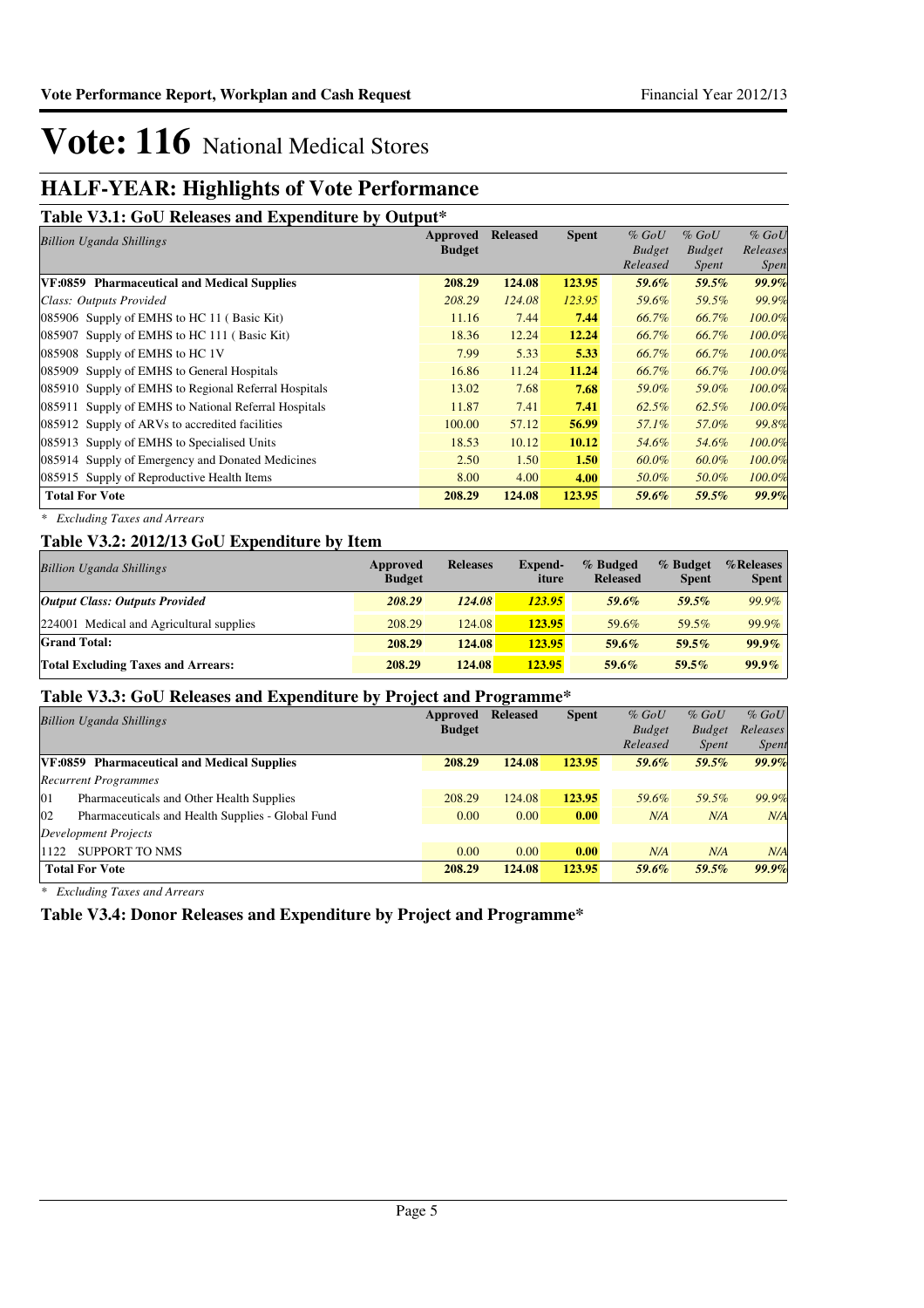#### **QUARTER 2: Cumulative Outputs and Expenditure by End of Quarter Annual Planned Outputs and Cumulative Outputs Achieved by End of Quarter (Quantity and Location) Cumulative Expenditures made by the End of the Quarter to Deliver Cumulative Outputs** *UShs Thousand* **Vote Function: 0859 Pharmaceutical and Medical Supplies** *Recurrent Programmes Programme 01 Pharmaceuticals and Other Health Supplies Outputs Provided* Procure, store and distribute essential medicines and health supplies to Health centres 11(HC11) **Basic EMHS kits worth Shs 7.442 billion procured and distributed to HC 11 facilities. 08 5906 Supply of EMHS to HC 11 ( Basic Kit) Output:** *Wage Recurrent Non Wage Recurrent* **Total** *0 7,442,158 0* **7,442,158** *Cumulatie Outputs Achieved by the end of the Quarter: Annual Planned Outputs: NTR* N/A *Reasons for Variation in performance Item Spent* 224001 Medical and Agricultural supplies 7,442,158 Procure, store and distribute essential medicines andhealth supplies to Health centres 111(HC111) **Basic EMHS Kits amounting to Shs 12.240 billion procured and distributed to HC 111 facilities. 08 5907 Supply of EMHS to HC 111 ( Basic Kit) Output:** *Wage Recurrent Non Wage Recurrent* **Total** *0 12,240,000 0* **12,240,000** *Cumulatie Outputs Achieved by the end of the Quarter: Annual Planned Outputs: NTR* N/A *Reasons for Variation in performance Item Spent* 224001 Medical and Agricultural supplies 12,240,000 Procure, store and distribute essential medicines and health supplies to Health centres 1V(HC1V) **Essential medicines and health supplies amounting to shs 5.328 billion procured and distributed to HC 1V facilities 08 5908 Supply of EMHS to HC 1V Output:** *Wage Recurrent Non Wage Recurrent* **Total** *0 5,328,000 0* **5,328,000** *Cumulatie Outputs Achieved by the end of the Quarter: Annual Planned Outputs: NTR* N/A *Reasons for Variation in performance Item Spent* 224001 Medical and Agricultural supplies 5,328,000 **Output: 08 5909 Supply of EMHS to General Hospitals**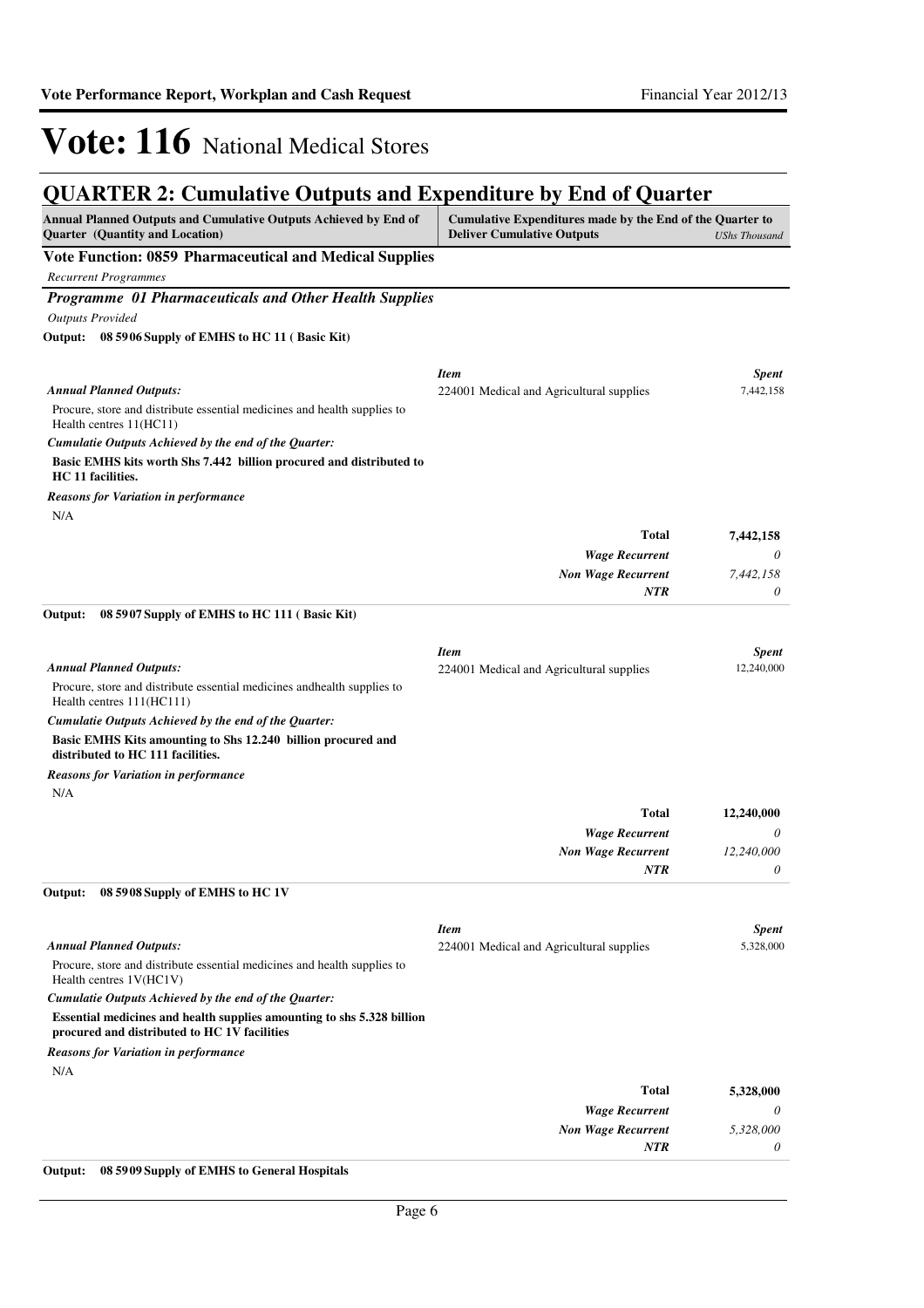## **QUARTER 2: Cumulative Outputs and Expenditure by End of Quarter**

| Annual Planned Outputs and Cumulative Outputs Achieved by End of<br><b>Quarter</b> (Quantity and Location)                                                                   | Cumulative Expenditures made by the End of the Quarter to<br><b>Deliver Cumulative Outputs</b> | <b>UShs Thousand</b> |
|------------------------------------------------------------------------------------------------------------------------------------------------------------------------------|------------------------------------------------------------------------------------------------|----------------------|
| Vote Function: 0859 Pharmaceutical and Medical Supplies                                                                                                                      |                                                                                                |                      |
| <b>Recurrent Programmes</b>                                                                                                                                                  |                                                                                                |                      |
| Programme 01 Pharmaceuticals and Other Health Supplies                                                                                                                       |                                                                                                |                      |
|                                                                                                                                                                              | <b>Item</b>                                                                                    | <b>Spent</b>         |
| <b>Annual Planned Outputs:</b>                                                                                                                                               | 224001 Medical and Agricultural supplies                                                       | 11,237,334           |
| Procure, store and distribute essential medicines and heath supplies to<br>General Hospitals                                                                                 |                                                                                                |                      |
| Cumulatie Outputs Achieved by the end of the Quarter:                                                                                                                        |                                                                                                |                      |
| Essentials medicines and health supplies amounting to Shs 11.237<br>billion procured and distributed to General Hospitals.                                                   |                                                                                                |                      |
| <b>Reasons for Variation in performance</b>                                                                                                                                  |                                                                                                |                      |
| N/A                                                                                                                                                                          |                                                                                                |                      |
|                                                                                                                                                                              | <b>Total</b>                                                                                   | 11,237,334           |
|                                                                                                                                                                              | <b>Wage Recurrent</b>                                                                          | 0                    |
|                                                                                                                                                                              | <b>Non Wage Recurrent</b><br><b>NTR</b>                                                        | 11,237,334<br>0      |
| Output:                                                                                                                                                                      |                                                                                                |                      |
| 08 59 10 Supply of EMHS to Regional Referral Hospitals                                                                                                                       |                                                                                                |                      |
|                                                                                                                                                                              | <b>Item</b>                                                                                    | <b>Spent</b>         |
| <b>Annual Planned Outputs:</b>                                                                                                                                               | 224001 Medical and Agricultural supplies                                                       | 7,682,666            |
| Procure, store and distribute essential medicines and health supplies to<br>Regional Referral Hospitals.                                                                     |                                                                                                |                      |
| Cumulatie Outputs Achieved by the end of the Quarter:                                                                                                                        |                                                                                                |                      |
| Essential medicines and health supplies amounting to shs 7.682<br>billion procured and distributed to Regional Referral Hospitals.                                           |                                                                                                |                      |
| <b>Reasons for Variation in performance</b>                                                                                                                                  |                                                                                                |                      |
| N/A                                                                                                                                                                          |                                                                                                |                      |
|                                                                                                                                                                              | <b>Total</b>                                                                                   | 7,682,666            |
|                                                                                                                                                                              | <b>Wage Recurrent</b>                                                                          | 0                    |
|                                                                                                                                                                              | <b>Non Wage Recurrent</b>                                                                      | 7,682,666            |
|                                                                                                                                                                              | <b>NTR</b>                                                                                     | 0                    |
| Output:<br>08 59 11 Supply of EMHS to National Referral Hospitals                                                                                                            |                                                                                                |                      |
|                                                                                                                                                                              | <b>Item</b>                                                                                    | <b>Spent</b>         |
| <b>Annual Planned Outputs:</b>                                                                                                                                               | 224001 Medical and Agricultural supplies                                                       | 7,410,461            |
| Procure, store and distribute essential medicines and health supplies to<br>National Referral Hospitals.                                                                     |                                                                                                |                      |
| Cumulatie Outputs Achieved by the end of the Quarter:                                                                                                                        |                                                                                                |                      |
| Essential medicines and health supplies worth Shs 7.410 billion<br>procured and distributed to Mulago National Referral Hospital and<br>Butabika National Referral Hospital. |                                                                                                |                      |
| <b>Reasons for Variation in performance</b>                                                                                                                                  |                                                                                                |                      |
| N/A                                                                                                                                                                          |                                                                                                |                      |
|                                                                                                                                                                              | <b>Total</b>                                                                                   | 7,410,461            |
|                                                                                                                                                                              | <b>Wage Recurrent</b>                                                                          | 0                    |
|                                                                                                                                                                              | <b>Non Wage Recurrent</b>                                                                      | 7,410,461            |
|                                                                                                                                                                              | NTR                                                                                            | 0                    |

**Output: 08 5912 Supply of ARVs to accredited facilities**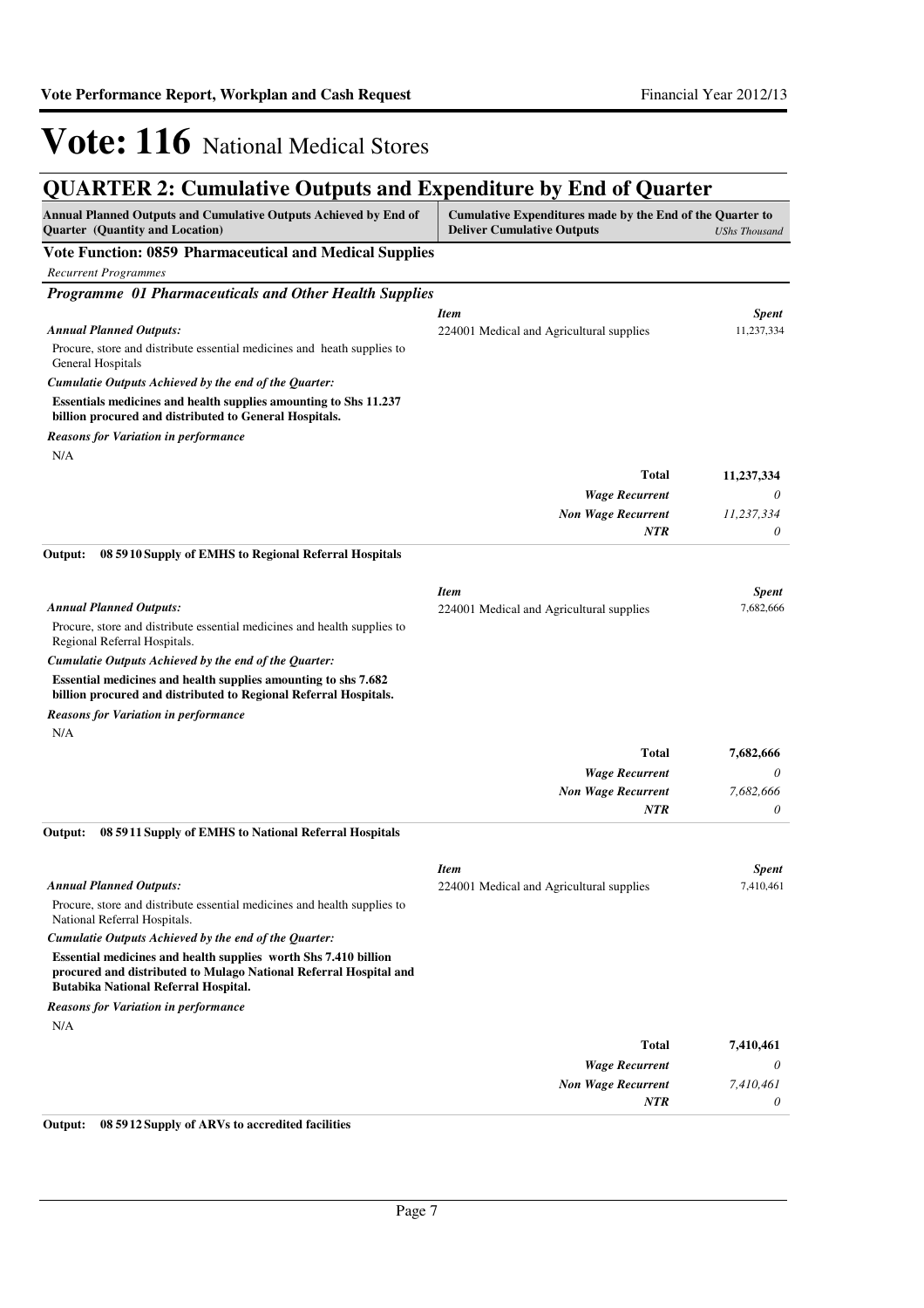## **QUARTER 2: Cumulative Outputs and Expenditure by End of Quarter**

| Annual Planned Outputs and Cumulative Outputs Achieved by End of<br>Quarter (Quantity and Location)                                                              | Cumulative Expenditures made by the End of the Quarter to<br><b>Deliver Cumulative Outputs</b> | <b>UShs Thousand</b> |
|------------------------------------------------------------------------------------------------------------------------------------------------------------------|------------------------------------------------------------------------------------------------|----------------------|
| <b>Vote Function: 0859 Pharmaceutical and Medical Supplies</b>                                                                                                   |                                                                                                |                      |
| <b>Recurrent Programmes</b>                                                                                                                                      |                                                                                                |                      |
| Programme 01 Pharmaceuticals and Other Health Supplies                                                                                                           |                                                                                                |                      |
|                                                                                                                                                                  | <b>Item</b>                                                                                    | <b>Spent</b>         |
| <b>Annual Planned Outputs:</b>                                                                                                                                   | 224001 Medical and Agricultural supplies                                                       | 56,993,043           |
| Procure, store and distribute ACTS, ARVS and TB drugs to all health<br>facilities and accredited centres respectively.                                           |                                                                                                |                      |
| Cumulatie Outputs Achieved by the end of the Quarter:                                                                                                            |                                                                                                |                      |
| ACTS, ARVS and TB drugs worth shs 56.993, procured and<br>distributed to Health Facilities and Accredited Centres.                                               |                                                                                                |                      |
| <b>Reasons for Variation in performance</b>                                                                                                                      |                                                                                                |                      |
| The variance relates to the value of ACTS that were delivered towards the<br>end of the second quarter but paid at the beginning of the third quarter.           |                                                                                                |                      |
|                                                                                                                                                                  | <b>Total</b>                                                                                   | 56,993,043           |
|                                                                                                                                                                  | <b>Wage Recurrent</b>                                                                          | 0                    |
|                                                                                                                                                                  | <b>Non Wage Recurrent</b>                                                                      | 56,993,043           |
|                                                                                                                                                                  | <b>NTR</b>                                                                                     | 0                    |
| 08 59 13 Supply of EMHS to Specialised Units<br>Output:                                                                                                          |                                                                                                |                      |
|                                                                                                                                                                  | <b>Item</b>                                                                                    | <b>Spent</b>         |
| <b>Annual Planned Outputs:</b>                                                                                                                                   | 224001 Medical and Agricultural supplies                                                       | 10,118,226           |
| Procure, store and distribute essential medicines and health supplies to<br>specialised units i.e UHI, UCI, UBTS                                                 |                                                                                                |                      |
| Cumulatie Outputs Achieved by the end of the Quarter:                                                                                                            |                                                                                                |                      |
| Specialised supplies amounting to Shs 10.118 billion procured and<br>distributed to specialised units appropriately.                                             |                                                                                                |                      |
| <b>Reasons for Variation in performance</b>                                                                                                                      |                                                                                                |                      |
| N/A                                                                                                                                                              |                                                                                                |                      |
|                                                                                                                                                                  | <b>Total</b>                                                                                   | 10,118,226           |
|                                                                                                                                                                  | <b>Wage Recurrent</b><br><b>Non Wage Recurrent</b>                                             | 0<br>10,118,226      |
|                                                                                                                                                                  | <b>NTR</b>                                                                                     | 0                    |
| Output:<br>08 59 14 Supply of Emergency and Donated Medicines                                                                                                    |                                                                                                |                      |
|                                                                                                                                                                  | <b>Item</b>                                                                                    | <b>Spent</b>         |
| <b>Annual Planned Outputs:</b>                                                                                                                                   | 224001 Medical and Agricultural supplies                                                       | 1,500,000            |
| Donated and emergency supplies cleared, stored and distributed to health<br>supplies.                                                                            |                                                                                                |                      |
| Cumulatie Outputs Achieved by the end of the Quarter:                                                                                                            |                                                                                                |                      |
| Incidental costs amounting to Shs1.5 billion were incurred in the<br>course of stroring and distributing emergency and donated supplies<br>to health facilities. |                                                                                                |                      |
| <b>Reasons for Variation in performance</b>                                                                                                                      |                                                                                                |                      |
| N/A                                                                                                                                                              |                                                                                                |                      |
|                                                                                                                                                                  | <b>Total</b>                                                                                   | 1,500,000            |
|                                                                                                                                                                  | <b>Wage Recurrent</b>                                                                          | 0                    |
|                                                                                                                                                                  | <b>Non Wage Recurrent</b><br>NTR                                                               | 1,500,000<br>0       |
|                                                                                                                                                                  |                                                                                                |                      |

**Output: 08 5915 Supply of Reproductive Health Items**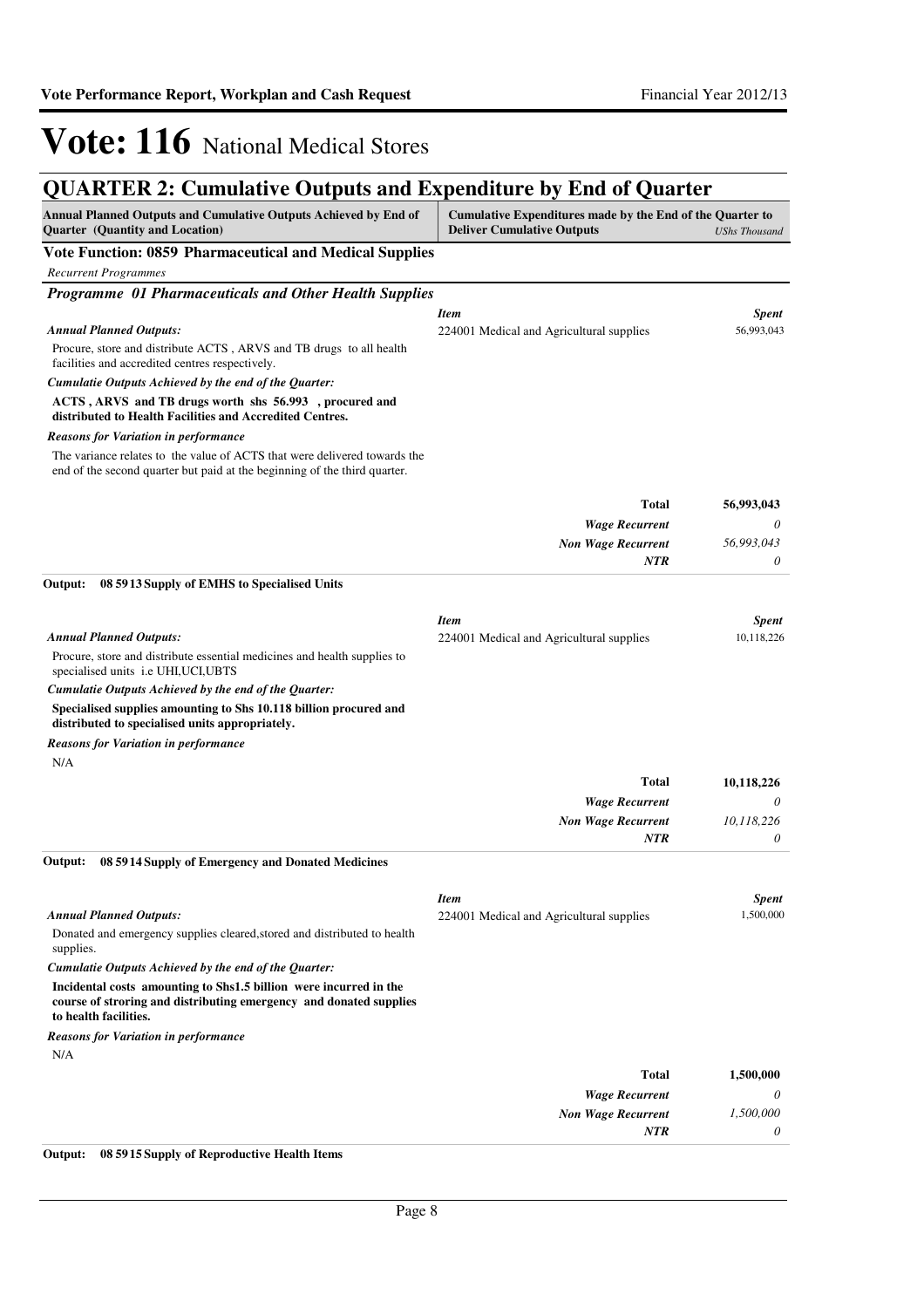## **QUARTER 2: Cumulative Outputs and Expenditure by End of Quarter**

| Annual Planned Outputs and Cumulative Outputs Achieved by End of<br><b>Ouarter</b> (Quantity and Location) | Cumulative Expenditures made by the End of the Quarter to<br><b>Deliver Cumulative Outputs</b> | <b>UShs Thousand</b> |
|------------------------------------------------------------------------------------------------------------|------------------------------------------------------------------------------------------------|----------------------|
| <b>Vote Function: 0859 Pharmaceutical and Medical Supplies</b>                                             |                                                                                                |                      |
| <b>Recurrent Programmes</b>                                                                                |                                                                                                |                      |
| <b>Programme 01 Pharmaceuticals and Other Health Supplies</b>                                              |                                                                                                |                      |
|                                                                                                            | <b>Item</b>                                                                                    | <b>Spent</b>         |
| <b>Annual Planned Outputs:</b>                                                                             | 224001 Medical and Agricultural supplies                                                       | 4,000,000            |
| Procure, store and distribute reproductive health supplies to health<br>facilities.                        |                                                                                                |                      |
| Cumulatie Outputs Achieved by the end of the Quarter:                                                      |                                                                                                |                      |
| Reproductive health supplies amounting to shs 4 billion, procured<br>and distributed to health facilities. |                                                                                                |                      |
| <b>Reasons for Variation in performance</b>                                                                |                                                                                                |                      |
| N/A                                                                                                        |                                                                                                |                      |
|                                                                                                            | <b>Total</b>                                                                                   | 4,000,000            |
|                                                                                                            | <b>Wage Recurrent</b>                                                                          | 0                    |
|                                                                                                            | <b>Non Wage Recurrent</b>                                                                      | 4,000,000            |
|                                                                                                            | <b>NTR</b>                                                                                     | 0                    |
|                                                                                                            | <b>GRAND TOTAL</b>                                                                             | 123,951,887          |
|                                                                                                            | <b>Wage Recurrent</b>                                                                          | 0                    |
|                                                                                                            | <b>Non Wage Recurrent</b>                                                                      | 123,951,887          |
|                                                                                                            | <b>GoU</b> Development                                                                         | 0                    |
|                                                                                                            | <b>Donor Development</b>                                                                       | 0                    |
|                                                                                                            | <b>NTR</b>                                                                                     | 0                    |
|                                                                                                            |                                                                                                |                      |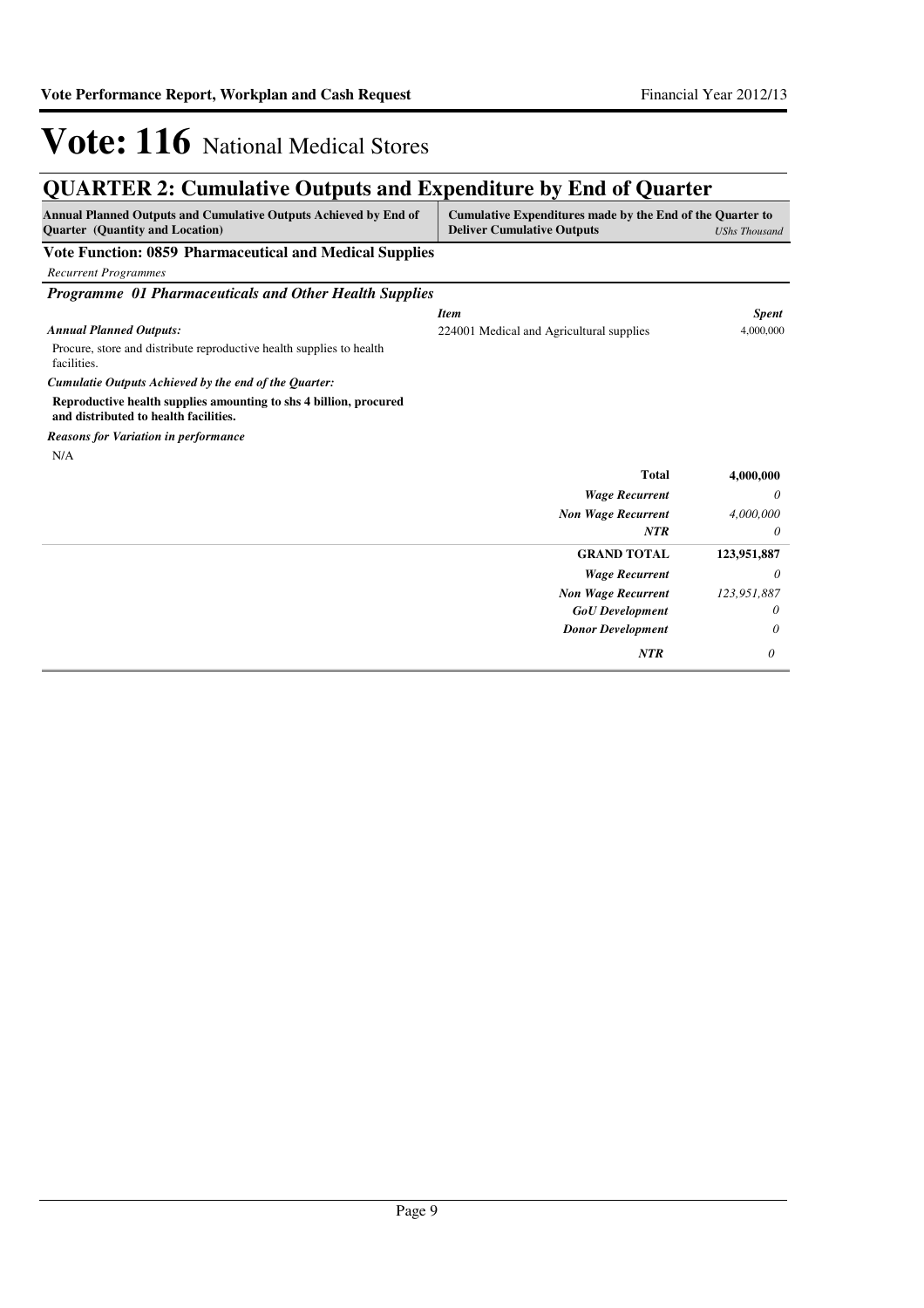| <b>QUARTER 2: Outputs and Expenditure in Quarter</b>                                                                   |                                                                |                      |
|------------------------------------------------------------------------------------------------------------------------|----------------------------------------------------------------|----------------------|
| <b>Planned and Actual Outputs in Quarter</b><br>(Quantity and Location)                                                | <b>Expenditures incurred in the Quarter to deliver outputs</b> | <b>UShs Thousand</b> |
| Vote Function: 0859 Pharmaceutical and Medical Supplies                                                                |                                                                |                      |
| <b>Recurrent Programmes</b>                                                                                            |                                                                |                      |
| Programme 01 Pharmaceuticals and Other Health Supplies                                                                 |                                                                |                      |
| <b>Outputs Provided</b>                                                                                                |                                                                |                      |
| Output: 08 5906 Supply of EMHS to HC 11 (Basic Kit)                                                                    |                                                                |                      |
|                                                                                                                        | <b>Item</b>                                                    | <b>Spent</b>         |
| <b>Outputs Planned in Quarter:</b>                                                                                     | 224001 Medical and Agricultural supplies                       | 3,721,079            |
| Basic EMHS kits amounting to Shs 3.7 billion procured and distributed<br>to HC 11 facilities.                          |                                                                |                      |
| Actual Outputs Achieved in Quarter:                                                                                    |                                                                |                      |
| Basic EMHS kits worth Shs 3.72 billion procured and distributed to<br>HC 11 facilities.                                |                                                                |                      |
| <b>Reasons for Variation in performance</b><br>N/A                                                                     |                                                                |                      |
|                                                                                                                        | <b>Total</b>                                                   | 3,721,079            |
|                                                                                                                        | <b>Wage Recurrent</b>                                          | 0                    |
|                                                                                                                        | <b>Non Wage Recurrent</b>                                      | 3,721,079            |
|                                                                                                                        | NTR                                                            | 0                    |
| Output:<br>08 5907 Supply of EMHS to HC 111 (Basic Kit)                                                                |                                                                |                      |
|                                                                                                                        | <b>Item</b>                                                    | <b>Spent</b>         |
| <b>Outputs Planned in Quarter:</b>                                                                                     | 224001 Medical and Agricultural supplies                       | 6,120,000            |
| Basic EMHS Kits amounting to Shs 6.12 billion procured and distributed<br>to HC 111 facilities.                        |                                                                |                      |
| <b>Actual Outputs Achieved in Quarter:</b>                                                                             |                                                                |                      |
| Basic EMHS Kits amounting to Shs 6.120 billion procured and<br>distributed to HC 111 facilities.                       |                                                                |                      |
| <b>Reasons for Variation in performance</b>                                                                            |                                                                |                      |
| N/A                                                                                                                    |                                                                |                      |
|                                                                                                                        | <b>Total</b>                                                   | 6,120,000            |
|                                                                                                                        | <b>Wage Recurrent</b>                                          | 0                    |
|                                                                                                                        | <b>Non Wage Recurrent</b><br><b>NTR</b>                        | 6,120,000<br>0       |
| 08 5908 Supply of EMHS to HC 1V<br>Output:                                                                             |                                                                |                      |
|                                                                                                                        |                                                                |                      |
|                                                                                                                        | <b>Item</b>                                                    | <b>Spent</b>         |
| <b>Outputs Planned in Quarter:</b><br>Essential medicines and health supplies amounting to shs 2.66 billion            | 224001 Medical and Agricultural supplies                       | 2,664,000            |
| procured and distributed to HC 1V facilities<br><b>Actual Outputs Achieved in Quarter:</b>                             |                                                                |                      |
| Essential medicines and health supplies amounting to shs 2.664 billion<br>procured and distributed to HC 1V facilities |                                                                |                      |
| <b>Reasons for Variation in performance</b>                                                                            |                                                                |                      |
| N/A                                                                                                                    |                                                                |                      |
|                                                                                                                        | Total                                                          | 2,664,000            |
|                                                                                                                        | <b>Wage Recurrent</b>                                          | 0                    |
|                                                                                                                        | <b>Non Wage Recurrent</b>                                      | 2,664,000            |
|                                                                                                                        | NTR                                                            | 0                    |
|                                                                                                                        |                                                                |                      |

**Output: 08 5909 Supply of EMHS to General Hospitals**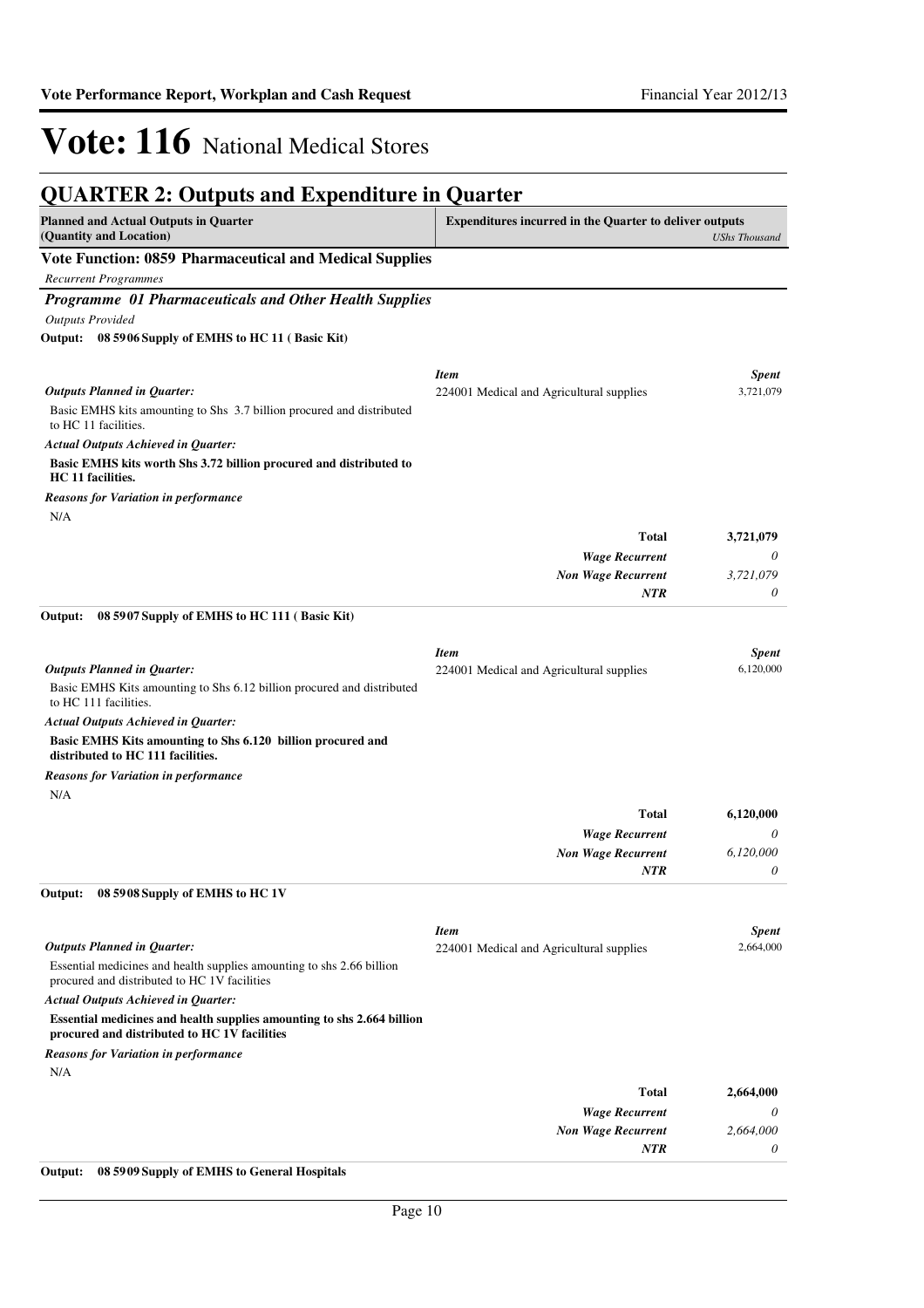| <b>QUARTER 2: Outputs and Expenditure in Quarter</b>                                                                                                                                                               |                                                                |                      |
|--------------------------------------------------------------------------------------------------------------------------------------------------------------------------------------------------------------------|----------------------------------------------------------------|----------------------|
| <b>Planned and Actual Outputs in Quarter</b><br>(Quantity and Location)                                                                                                                                            | <b>Expenditures incurred in the Quarter to deliver outputs</b> | <b>UShs Thousand</b> |
| <b>Vote Function: 0859 Pharmaceutical and Medical Supplies</b>                                                                                                                                                     |                                                                |                      |
| <b>Recurrent Programmes</b>                                                                                                                                                                                        |                                                                |                      |
| Programme 01 Pharmaceuticals and Other Health Supplies                                                                                                                                                             |                                                                |                      |
|                                                                                                                                                                                                                    | <b>Item</b>                                                    | <b>Spent</b>         |
| <b>Outputs Planned in Quarter:</b>                                                                                                                                                                                 | 224001 Medical and Agricultural supplies                       | 5,618,667            |
| Essentials medicines and health supplies amounting to Shs 5.618 billion<br>procured and distributed to General Hospitals.                                                                                          |                                                                |                      |
| <b>Actual Outputs Achieved in Quarter:</b>                                                                                                                                                                         |                                                                |                      |
| Essentials medicines and health supplies amounting to Shs 5.619<br>billion procured and distributed to General Hospitals.                                                                                          |                                                                |                      |
| <b>Reasons for Variation in performance</b>                                                                                                                                                                        |                                                                |                      |
| N/A                                                                                                                                                                                                                |                                                                |                      |
|                                                                                                                                                                                                                    | <b>Total</b>                                                   | 5,618,667            |
|                                                                                                                                                                                                                    | <b>Wage Recurrent</b>                                          | 0                    |
|                                                                                                                                                                                                                    | <b>Non Wage Recurrent</b>                                      | 5,618,667            |
|                                                                                                                                                                                                                    | <b>NTR</b>                                                     | 0                    |
| Output:<br>08 5910 Supply of EMHS to Regional Referral Hospitals                                                                                                                                                   |                                                                |                      |
|                                                                                                                                                                                                                    | <b>Item</b>                                                    | <b>Spent</b>         |
| <b>Outputs Planned in Quarter:</b>                                                                                                                                                                                 | 224001 Medical and Agricultural supplies                       | 3,341,333            |
| Essential medicines and health supplies amounting to shs 4.3 billion<br>procured and distributed to Regional Referral Hospitals.                                                                                   |                                                                |                      |
| <b>Actual Outputs Achieved in Quarter:</b>                                                                                                                                                                         |                                                                |                      |
| Essential medicines and health supplies amounting to shs 3.341 billion<br>procured and distributed to Regional Referral Hospitals.                                                                                 |                                                                |                      |
| <b>Reasons for Variation in performance</b>                                                                                                                                                                        |                                                                |                      |
| N/A                                                                                                                                                                                                                |                                                                |                      |
|                                                                                                                                                                                                                    | <b>Total</b>                                                   | 3,341,333            |
|                                                                                                                                                                                                                    | <b>Wage Recurrent</b>                                          | 0                    |
|                                                                                                                                                                                                                    | <b>Non Wage Recurrent</b>                                      | 3,341,333            |
|                                                                                                                                                                                                                    | NTR                                                            | 0                    |
| Output:<br>08 5911 Supply of EMHS to National Referral Hospitals                                                                                                                                                   |                                                                |                      |
|                                                                                                                                                                                                                    | <b>Item</b>                                                    | <b>Spent</b>         |
| <b>Outputs Planned in Quarter:</b>                                                                                                                                                                                 | 224001 Medical and Agricultural supplies                       | 3,455,127            |
| Essential medicines and health supplies amounting to Shs 3.8 billion and<br>shs 150 million procured and distributed to Mulago National Referral<br>Hospital and Butabika National Referral Hospital respectively. |                                                                |                      |
| <b>Actual Outputs Achieved in Quarter:</b>                                                                                                                                                                         |                                                                |                      |
| Essential medicines and health supplies worth Shs 3.455 billion<br>procured and distributed to Mulago National Referral Hospital and<br>Butabika National Referral Hospital.                                       |                                                                |                      |
| <b>Reasons for Variation in performance</b>                                                                                                                                                                        |                                                                |                      |
| N/A                                                                                                                                                                                                                |                                                                |                      |
|                                                                                                                                                                                                                    | <b>Total</b>                                                   | 3,455,127            |
|                                                                                                                                                                                                                    | <b>Wage Recurrent</b>                                          | 0                    |
|                                                                                                                                                                                                                    | <b>Non Wage Recurrent</b>                                      | 3,455,127            |
|                                                                                                                                                                                                                    | NTR                                                            | 0                    |
|                                                                                                                                                                                                                    |                                                                |                      |

**Output: 08 5912 Supply of ARVs to accredited facilities**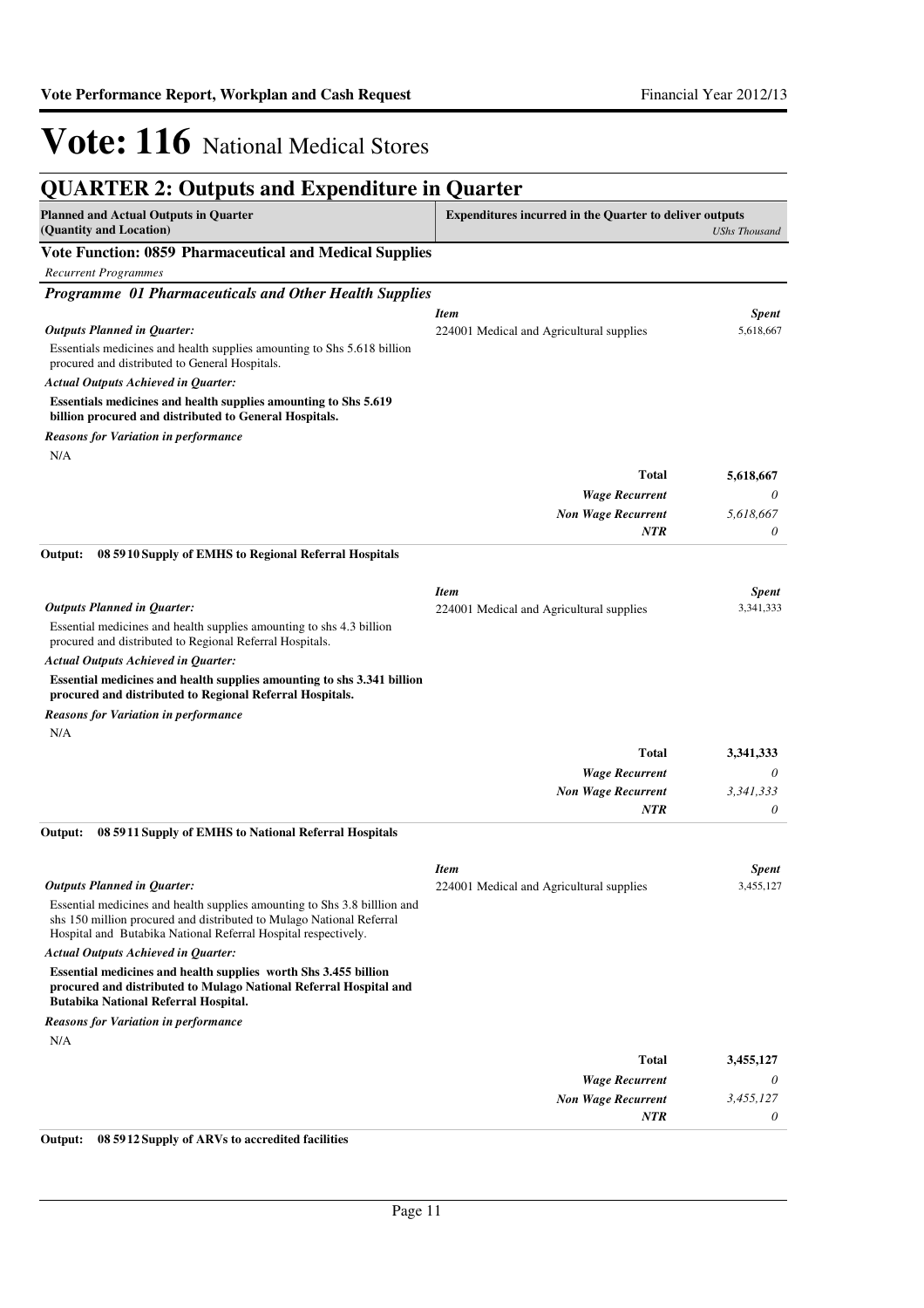| <b>QUARTER 2: Outputs and Expenditure in Quarter</b>                                                                                                                                    |                                                                |                      |
|-----------------------------------------------------------------------------------------------------------------------------------------------------------------------------------------|----------------------------------------------------------------|----------------------|
| <b>Planned and Actual Outputs in Quarter</b><br>(Quantity and Location)                                                                                                                 | <b>Expenditures incurred in the Quarter to deliver outputs</b> | <b>UShs Thousand</b> |
| <b>Vote Function: 0859 Pharmaceutical and Medical Supplies</b>                                                                                                                          |                                                                |                      |
| <b>Recurrent Programmes</b>                                                                                                                                                             |                                                                |                      |
| Programme 01 Pharmaceuticals and Other Health Supplies                                                                                                                                  |                                                                |                      |
|                                                                                                                                                                                         | <b>Item</b>                                                    | <b>Spent</b>         |
| <b>Outputs Planned in Quarter:</b>                                                                                                                                                      | 224001 Medical and Agricultural supplies                       | 27,441,731           |
| ACTS, ARVS and TB drugs amounting to sha 1.53, billion 26 billion and<br>Shs3 billion respectively, procured and distributed to health facilities and<br>accredited centres.            |                                                                |                      |
| Actual Outputs Achieved in Quarter:                                                                                                                                                     |                                                                |                      |
| ACTS, ARVS and TB drugs worth shs 27.441, procured and<br>distributed to Health Facilities and Accredited Centres.                                                                      |                                                                |                      |
| <b>Reasons for Variation in performance</b>                                                                                                                                             |                                                                |                      |
| The variance relates to the value of ACTS that were delivered towards the<br>end of the second quarter but paid at the beginning of the third quarter.                                  |                                                                |                      |
|                                                                                                                                                                                         | <b>Total</b>                                                   | 27,441,731           |
|                                                                                                                                                                                         | <b>Wage Recurrent</b>                                          | 0                    |
|                                                                                                                                                                                         | <b>Non Wage Recurrent</b>                                      | 27,441,731           |
|                                                                                                                                                                                         | <b>NTR</b>                                                     | 0                    |
| Output:<br>08 5913 Supply of EMHS to Specialised Units                                                                                                                                  |                                                                |                      |
|                                                                                                                                                                                         | <b>Item</b>                                                    | <b>Spent</b>         |
| <b>Outputs Planned in Quarter:</b>                                                                                                                                                      | 224001 Medical and Agricultural supplies                       | 4,559,113            |
| Specialised supplies amounting to Shs 5.5 billion procured and distributed<br>to specialised units appropriately.                                                                       |                                                                |                      |
| Actual Outputs Achieved in Quarter:                                                                                                                                                     |                                                                |                      |
| Specialised supplies amounting to Shs 4.559 billion procured and<br>distributed to specialised units appropriately.                                                                     |                                                                |                      |
| <b>Reasons for Variation in performance</b><br>N/A                                                                                                                                      |                                                                |                      |
|                                                                                                                                                                                         | <b>Total</b>                                                   | 4,559,113            |
|                                                                                                                                                                                         | <b>Wage Recurrent</b>                                          | 0                    |
|                                                                                                                                                                                         | <b>Non Wage Recurrent</b>                                      | 4,559,113            |
|                                                                                                                                                                                         | <b>NTR</b>                                                     | 0                    |
| Output: 08 5914 Supply of Emergency and Donated Medicines                                                                                                                               |                                                                |                      |
|                                                                                                                                                                                         | <b>Item</b>                                                    | <b>Spent</b>         |
| <b>Outputs Planned in Quarter:</b>                                                                                                                                                      | 224001 Medical and Agricultural supplies                       | 750,000              |
| Incidental costs relating to handling of emergency and donated supplies<br>amounting to Shs750 million incurred and emergency and donated<br>supplies distributed to health facilities. |                                                                |                      |
| <b>Actual Outputs Achieved in Quarter:</b>                                                                                                                                              |                                                                |                      |
| Incidental costs amounting to Shs750 million were incurred in the<br>course of stroring and distributing emergency and donated supplies<br>to health facilities.                        |                                                                |                      |
| <b>Reasons for Variation in performance</b>                                                                                                                                             |                                                                |                      |
| N/A                                                                                                                                                                                     |                                                                |                      |
|                                                                                                                                                                                         | <b>Total</b>                                                   | 750,000              |
|                                                                                                                                                                                         | <b>Wage Recurrent</b>                                          | 0                    |
|                                                                                                                                                                                         | <b>Non Wage Recurrent</b>                                      | 750,000              |
|                                                                                                                                                                                         | <b>NTR</b>                                                     | 0                    |
| Output:<br>08 5915 Supply of Reproductive Health Items                                                                                                                                  |                                                                |                      |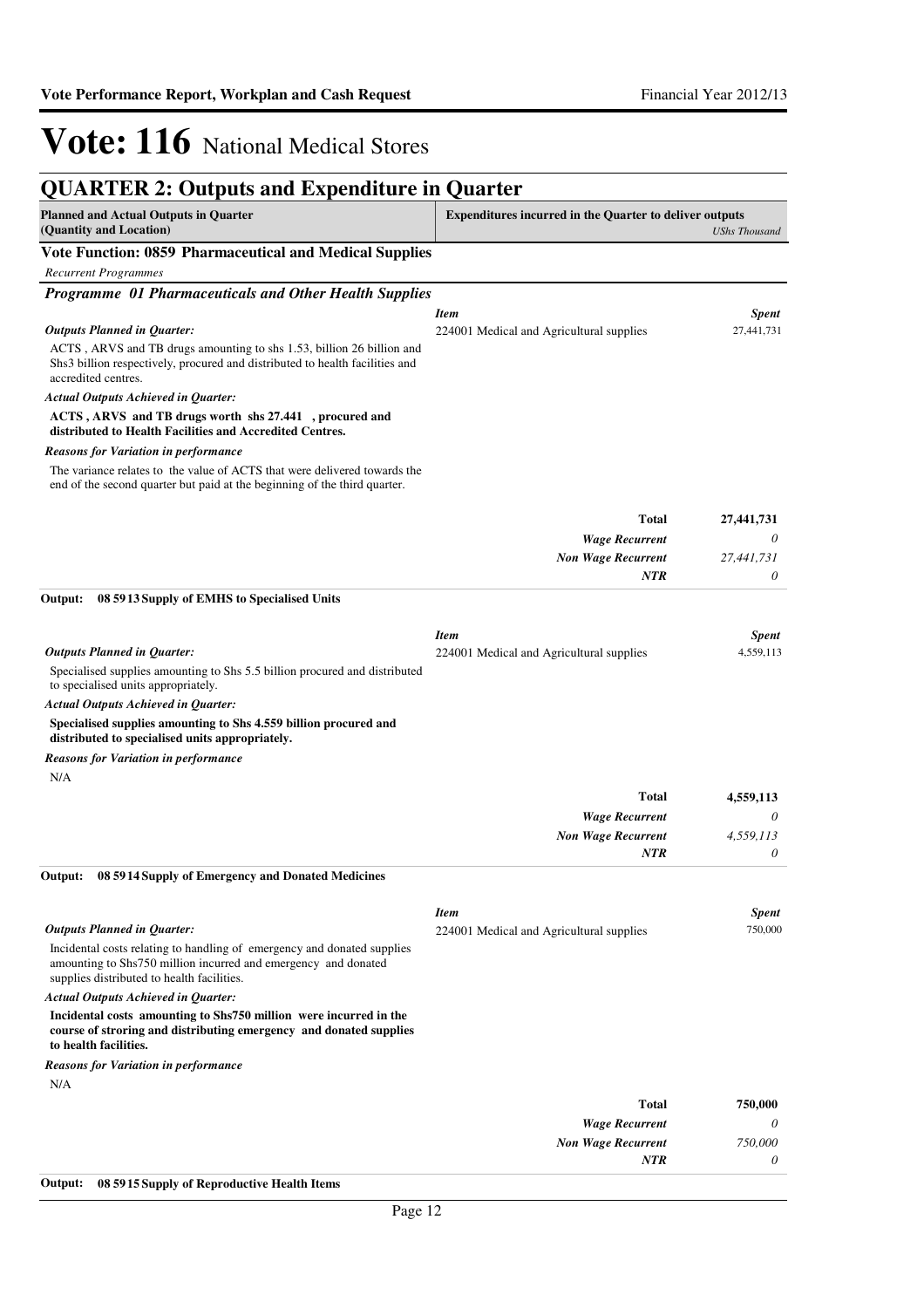#### **QUARTER 2: Outputs and Expenditure in Quarter Planned and Actual Outputs in Quarter (Quantity and Location) Expenditures incurred in the Quarter to deliver outputs**  *UShs Thousand* **Vote Function: 0859 Pharmaceutical and Medical Supplies** *Recurrent Programmes Programme 01 Pharmaceuticals and Other Health Supplies* Reproductive health supplies amounting to shs 2 billion, procured and distributed to health facilities. **Reproductive health supplies amounting to shs 2 billion, procured and distributed to health facilities.** *Wage Recurrent Non Wage Recurrent* **Total** *0 2,000,000 0* **2,000,000** *Actual Outputs Achieved in Quarter: Outputs Planned in Quarter: NTR* N/A *Reasons for Variation in performance Item Spent* 224001 Medical and Agricultural supplies 2,000,000 *Wage Recurrent Non Wage Recurrent* **GRAND TOTAL** *0 59,671,050* **59,671,050** *GoU Development Donor Development 0 0 NTR 0*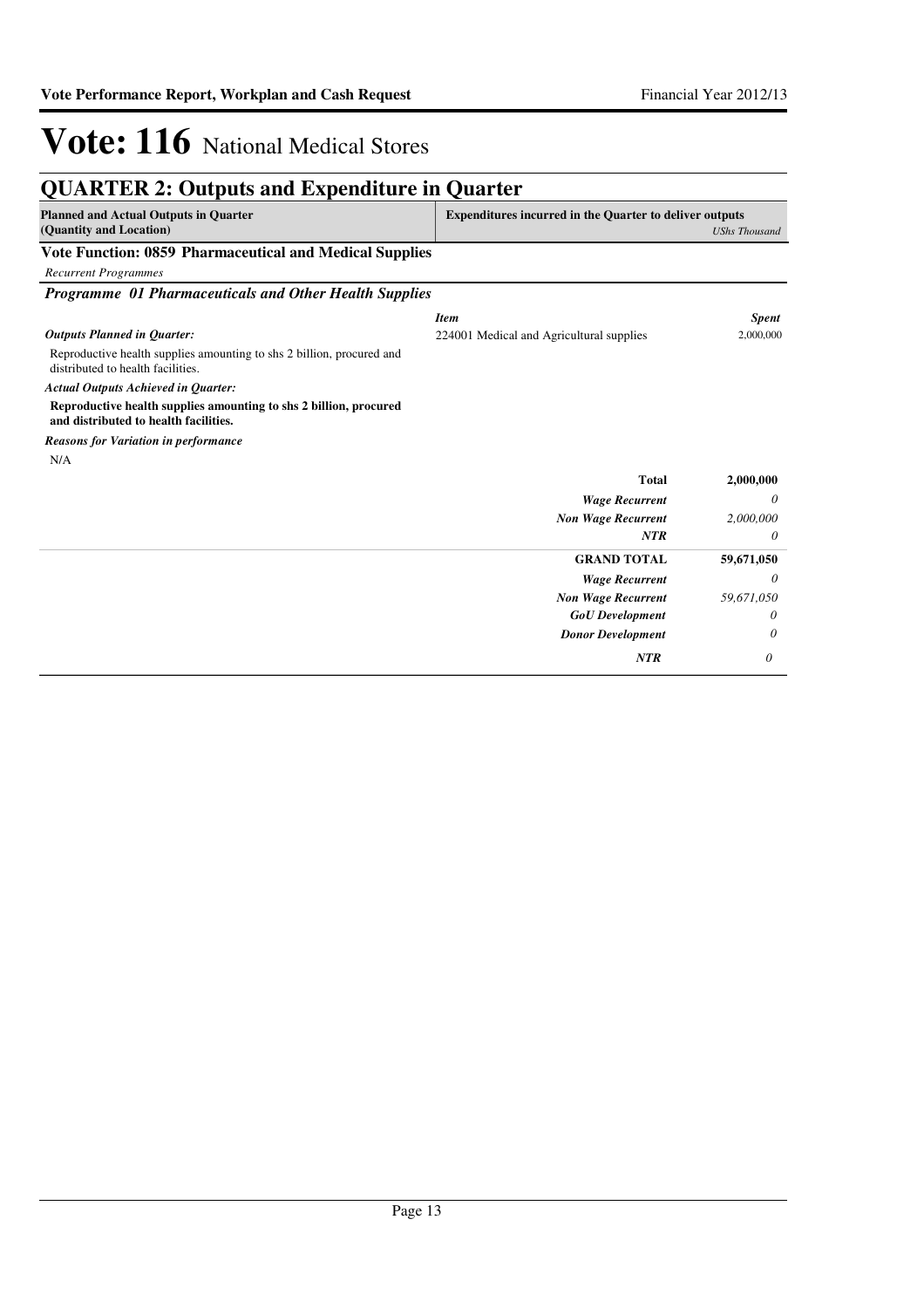| <b>Planned Outputs for the Quarter</b><br><b>Estimated Funds Available in Quarter</b><br>(Quantity and Location)<br>(from balance brought forward and actual/expected releaes)<br>Vote Function: 0859 Pharmaceutical and Medical Supplies<br><b>Recurrent Programmes</b><br>Programme 01 Pharmaceuticals and Other Health Supplies<br><b>Outputs Provided</b><br>08 5906 Supply of EMHS to HC 11 (Basic Kit)<br>Output:<br>Basic EMHS kits amounting to Shs 2.599<br>billion procured and distributed to HC 11<br>facilities.<br><b>Total</b><br>$\bf{0}$<br>$\bf{0}$<br><b>Wage Recurrent</b><br>0<br>0<br><b>Non Wage Recurrent</b><br>$\theta$<br>0<br>$\boldsymbol{\theta}$<br>0<br><b>NTR</b><br>Output:<br>08 5907 Supply of EMHS to HC 111 (Basic Kit)<br>Basic EMHS Kits amounting to Shs 4.4 billion<br>procured and distributed to HC 111 facilities.<br><b>Total</b><br>$\bf{0}$<br>$\bf{0}$<br><b>Wage Recurrent</b><br>0<br>0<br>$\theta$<br>0<br><b>Non Wage Recurrent</b><br><b>NTR</b><br>$\theta$<br>$\theta$<br>Output:<br>08 5908 Supply of EMHS to HC 1V | <b>UShs Thousand</b> |
|------------------------------------------------------------------------------------------------------------------------------------------------------------------------------------------------------------------------------------------------------------------------------------------------------------------------------------------------------------------------------------------------------------------------------------------------------------------------------------------------------------------------------------------------------------------------------------------------------------------------------------------------------------------------------------------------------------------------------------------------------------------------------------------------------------------------------------------------------------------------------------------------------------------------------------------------------------------------------------------------------------------------------------------------------------------------------|----------------------|
|                                                                                                                                                                                                                                                                                                                                                                                                                                                                                                                                                                                                                                                                                                                                                                                                                                                                                                                                                                                                                                                                              |                      |
|                                                                                                                                                                                                                                                                                                                                                                                                                                                                                                                                                                                                                                                                                                                                                                                                                                                                                                                                                                                                                                                                              |                      |
|                                                                                                                                                                                                                                                                                                                                                                                                                                                                                                                                                                                                                                                                                                                                                                                                                                                                                                                                                                                                                                                                              |                      |
|                                                                                                                                                                                                                                                                                                                                                                                                                                                                                                                                                                                                                                                                                                                                                                                                                                                                                                                                                                                                                                                                              |                      |
|                                                                                                                                                                                                                                                                                                                                                                                                                                                                                                                                                                                                                                                                                                                                                                                                                                                                                                                                                                                                                                                                              |                      |
|                                                                                                                                                                                                                                                                                                                                                                                                                                                                                                                                                                                                                                                                                                                                                                                                                                                                                                                                                                                                                                                                              |                      |
|                                                                                                                                                                                                                                                                                                                                                                                                                                                                                                                                                                                                                                                                                                                                                                                                                                                                                                                                                                                                                                                                              |                      |
|                                                                                                                                                                                                                                                                                                                                                                                                                                                                                                                                                                                                                                                                                                                                                                                                                                                                                                                                                                                                                                                                              |                      |
|                                                                                                                                                                                                                                                                                                                                                                                                                                                                                                                                                                                                                                                                                                                                                                                                                                                                                                                                                                                                                                                                              | 0                    |
|                                                                                                                                                                                                                                                                                                                                                                                                                                                                                                                                                                                                                                                                                                                                                                                                                                                                                                                                                                                                                                                                              | 0                    |
|                                                                                                                                                                                                                                                                                                                                                                                                                                                                                                                                                                                                                                                                                                                                                                                                                                                                                                                                                                                                                                                                              | 0                    |
|                                                                                                                                                                                                                                                                                                                                                                                                                                                                                                                                                                                                                                                                                                                                                                                                                                                                                                                                                                                                                                                                              | 0                    |
|                                                                                                                                                                                                                                                                                                                                                                                                                                                                                                                                                                                                                                                                                                                                                                                                                                                                                                                                                                                                                                                                              |                      |
|                                                                                                                                                                                                                                                                                                                                                                                                                                                                                                                                                                                                                                                                                                                                                                                                                                                                                                                                                                                                                                                                              |                      |
|                                                                                                                                                                                                                                                                                                                                                                                                                                                                                                                                                                                                                                                                                                                                                                                                                                                                                                                                                                                                                                                                              |                      |
|                                                                                                                                                                                                                                                                                                                                                                                                                                                                                                                                                                                                                                                                                                                                                                                                                                                                                                                                                                                                                                                                              | 0                    |
|                                                                                                                                                                                                                                                                                                                                                                                                                                                                                                                                                                                                                                                                                                                                                                                                                                                                                                                                                                                                                                                                              | 0                    |
|                                                                                                                                                                                                                                                                                                                                                                                                                                                                                                                                                                                                                                                                                                                                                                                                                                                                                                                                                                                                                                                                              | 0                    |
|                                                                                                                                                                                                                                                                                                                                                                                                                                                                                                                                                                                                                                                                                                                                                                                                                                                                                                                                                                                                                                                                              | 0                    |
|                                                                                                                                                                                                                                                                                                                                                                                                                                                                                                                                                                                                                                                                                                                                                                                                                                                                                                                                                                                                                                                                              |                      |
| Essential medicines and health supplies                                                                                                                                                                                                                                                                                                                                                                                                                                                                                                                                                                                                                                                                                                                                                                                                                                                                                                                                                                                                                                      |                      |
| amounting to shs 2.664billion procured and                                                                                                                                                                                                                                                                                                                                                                                                                                                                                                                                                                                                                                                                                                                                                                                                                                                                                                                                                                                                                                   |                      |
| distributed to HC 1V facilities<br><b>Total</b><br>$\bf{0}$<br>$\bf{0}$                                                                                                                                                                                                                                                                                                                                                                                                                                                                                                                                                                                                                                                                                                                                                                                                                                                                                                                                                                                                      | $\bf{0}$             |
| <b>Wage Recurrent</b><br>0<br>0                                                                                                                                                                                                                                                                                                                                                                                                                                                                                                                                                                                                                                                                                                                                                                                                                                                                                                                                                                                                                                              | 0                    |
| $\theta$<br>0<br><b>Non Wage Recurrent</b><br>NTR<br>0<br>0                                                                                                                                                                                                                                                                                                                                                                                                                                                                                                                                                                                                                                                                                                                                                                                                                                                                                                                                                                                                                  | 0<br>0               |
| 08 5909 Supply of EMHS to General Hospitals<br>Output:                                                                                                                                                                                                                                                                                                                                                                                                                                                                                                                                                                                                                                                                                                                                                                                                                                                                                                                                                                                                                       |                      |
|                                                                                                                                                                                                                                                                                                                                                                                                                                                                                                                                                                                                                                                                                                                                                                                                                                                                                                                                                                                                                                                                              |                      |
| Essentials medicines and health supplies                                                                                                                                                                                                                                                                                                                                                                                                                                                                                                                                                                                                                                                                                                                                                                                                                                                                                                                                                                                                                                     |                      |
| amounting to Shs 4.140 billion procured and<br>distributed to General Hospitals.<br><b>Total</b><br>$\bf{0}$<br>0                                                                                                                                                                                                                                                                                                                                                                                                                                                                                                                                                                                                                                                                                                                                                                                                                                                                                                                                                            | 0                    |
| <b>Wage Recurrent</b><br>0<br>0                                                                                                                                                                                                                                                                                                                                                                                                                                                                                                                                                                                                                                                                                                                                                                                                                                                                                                                                                                                                                                              | 0                    |
| $\theta$<br>$\boldsymbol{\theta}$<br><b>Non Wage Recurrent</b>                                                                                                                                                                                                                                                                                                                                                                                                                                                                                                                                                                                                                                                                                                                                                                                                                                                                                                                                                                                                               | 0                    |
| <b>NTR</b><br>$\boldsymbol{\theta}$<br>$\theta$                                                                                                                                                                                                                                                                                                                                                                                                                                                                                                                                                                                                                                                                                                                                                                                                                                                                                                                                                                                                                              | 0                    |
| 08 5910 Supply of EMHS to Regional Referral Hospitals<br>Output:                                                                                                                                                                                                                                                                                                                                                                                                                                                                                                                                                                                                                                                                                                                                                                                                                                                                                                                                                                                                             |                      |
|                                                                                                                                                                                                                                                                                                                                                                                                                                                                                                                                                                                                                                                                                                                                                                                                                                                                                                                                                                                                                                                                              |                      |
| Essential medicines and health supplies<br>amounting to shs 2.9 billion procured and                                                                                                                                                                                                                                                                                                                                                                                                                                                                                                                                                                                                                                                                                                                                                                                                                                                                                                                                                                                         |                      |
| distributed to Regional Referral Hospitals.<br><b>Total</b><br>$\bf{0}$<br>$\bf{0}$                                                                                                                                                                                                                                                                                                                                                                                                                                                                                                                                                                                                                                                                                                                                                                                                                                                                                                                                                                                          | 0                    |
| <b>Wage Recurrent</b><br>0<br>0                                                                                                                                                                                                                                                                                                                                                                                                                                                                                                                                                                                                                                                                                                                                                                                                                                                                                                                                                                                                                                              | 0                    |
| <b>Non Wage Recurrent</b><br>0<br>0                                                                                                                                                                                                                                                                                                                                                                                                                                                                                                                                                                                                                                                                                                                                                                                                                                                                                                                                                                                                                                          | 0                    |
| <b>NTR</b><br>$\theta$<br>0                                                                                                                                                                                                                                                                                                                                                                                                                                                                                                                                                                                                                                                                                                                                                                                                                                                                                                                                                                                                                                                  | 0                    |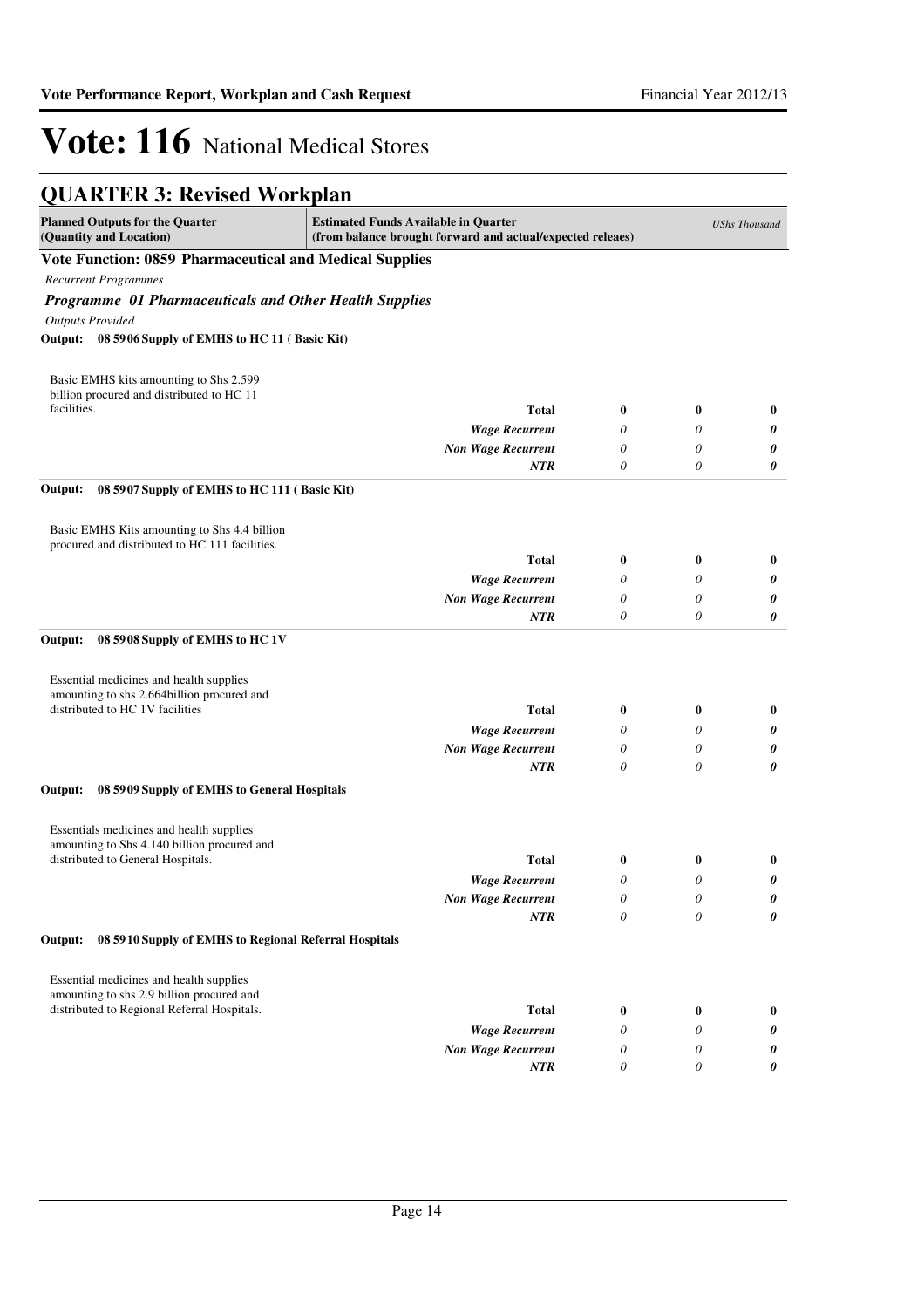## **QUARTER 3: Revised Workplan**

| 0111112110, 110, 1500 110111                                                                 |                                                                                                           |                    |                           |                      |
|----------------------------------------------------------------------------------------------|-----------------------------------------------------------------------------------------------------------|--------------------|---------------------------|----------------------|
| <b>Planned Outputs for the Quarter</b><br>(Quantity and Location)                            | <b>Estimated Funds Available in Quarter</b><br>(from balance brought forward and actual/expected releaes) |                    |                           | <b>UShs Thousand</b> |
| Vote Function: 0859 Pharmaceutical and Medical Supplies                                      |                                                                                                           |                    |                           |                      |
| <b>Recurrent Programmes</b>                                                                  |                                                                                                           |                    |                           |                      |
| Programme 01 Pharmaceuticals and Other Health Supplies                                       |                                                                                                           |                    |                           |                      |
| Output: 08 5911 Supply of EMHS to National Referral Hospitals                                |                                                                                                           |                    |                           |                      |
|                                                                                              | <b>Item</b>                                                                                               | <b>Balance b/f</b> | <b>New Funds</b>          | <b>Total</b>         |
| Essential medicines and health supplies                                                      | 224001 Medical and Agricultural supplies                                                                  | 206                | 0                         | 206                  |
| amounting to Shs 2.65 billion and shs 116<br>million procured and distributed to Mulago      | Total                                                                                                     | 206                | $\bf{0}$                  | 206                  |
| National Referral Hospital and Butabika                                                      |                                                                                                           | 0                  | $\theta$                  | 0                    |
| National Referral Hospital respectively.                                                     | <b>Wage Recurrent</b><br><b>Non Wage Recurrent</b>                                                        | 206                | 0                         | 206                  |
|                                                                                              | <b>NTR</b>                                                                                                | 0                  | 0                         | 0                    |
| Output:<br>08 5912 Supply of ACTs and ARVs to accredited facilities                          |                                                                                                           |                    |                           |                      |
|                                                                                              | <b>Item</b>                                                                                               | <b>Balance b/f</b> | New Funds                 | <b>Total</b>         |
|                                                                                              | 224001 Medical and Agricultural supplies                                                                  | 126,612            | 0                         | 126,612              |
| ACTS, ARVS and TB drugs amounting to shs<br>1.021 billion, shs27.07 billion and shs3 billion |                                                                                                           |                    |                           |                      |
| respectively, procured and distributed to health                                             | Total                                                                                                     | 126,612            | $\bf{0}$                  | 126,612              |
| facilities and accredited centres.                                                           | <b>Wage Recurrent</b>                                                                                     | $\theta$           | 0                         | 0                    |
|                                                                                              | <b>Non Wage Recurrent</b>                                                                                 | 126,612            | 0                         | 126,612              |
|                                                                                              | <b>NTR</b>                                                                                                | $\theta$           | 0                         | 0                    |
| Output:<br>08 5913 Supply of EMHS to Specialised Units                                       |                                                                                                           |                    |                           |                      |
|                                                                                              |                                                                                                           |                    |                           |                      |
| Specialised supplies amounting to Shs 4.32                                                   |                                                                                                           |                    |                           |                      |
| billion procured and distributed to specialised<br>units appropriately.                      | <b>Total</b>                                                                                              |                    | $\bf{0}$                  |                      |
|                                                                                              |                                                                                                           | $\bf{0}$<br>0      | $\theta$                  | $\bf{0}$             |
|                                                                                              | <b>Wage Recurrent</b><br><b>Non Wage Recurrent</b>                                                        | $\theta$           | $\theta$                  | 0<br>0               |
|                                                                                              | NTR                                                                                                       | $\theta$           | 0                         | 0                    |
| 08 5914 Supply of Emergency and Donated Medicines<br>Output:                                 |                                                                                                           |                    |                           |                      |
|                                                                                              |                                                                                                           |                    |                           |                      |
| Incidental costs relating to handling of                                                     |                                                                                                           |                    |                           |                      |
| emergency and donated supplies amounting to                                                  |                                                                                                           |                    |                           |                      |
| Shs 583 million incurred and emergency and                                                   | Total                                                                                                     | $\boldsymbol{0}$   | $\bf{0}$                  | $\bf{0}$             |
| donated supplies distributed to health facilities.                                           | <b>Wage Recurrent</b>                                                                                     | $\theta$           | $\theta$                  | 0                    |
|                                                                                              | <b>Non Wage Recurrent</b>                                                                                 | $\theta$           | 0                         | 0                    |
|                                                                                              | NTR                                                                                                       | 0                  | $\boldsymbol{\mathit{0}}$ | 0                    |
| 08 5915 Supply of Reproductive Health Items<br>Output:                                       |                                                                                                           |                    |                           |                      |
|                                                                                              |                                                                                                           |                    |                           |                      |
| Reproductive health supplies amounting to shs                                                |                                                                                                           |                    |                           |                      |
| 2.8 billion, procured and distributed to health<br>facilities.                               | <b>Total</b>                                                                                              | $\bf{0}$           | $\boldsymbol{0}$          | $\boldsymbol{0}$     |
|                                                                                              | <b>Wage Recurrent</b>                                                                                     | 0                  | $\theta$                  | 0                    |
|                                                                                              | <b>Non Wage Recurrent</b>                                                                                 | 0                  | 0                         | 0                    |
|                                                                                              | <b>NTR</b>                                                                                                | $\theta$           | 0                         | 0                    |
|                                                                                              | <b>GRAND TOTAL</b>                                                                                        | 126,818            | 0                         | 126,818              |
|                                                                                              | <b>Wage Recurrent</b>                                                                                     | 0                  | 0                         | 0                    |
|                                                                                              | <b>Non Wage Recurrent</b>                                                                                 | 126,818            | 0                         | 126,818              |
|                                                                                              | <b>GoU</b> Development                                                                                    | 0                  | 0                         | 0                    |
|                                                                                              | <b>Donor Development</b>                                                                                  | 0                  | 0                         | 0                    |
|                                                                                              | NTR                                                                                                       | 0                  | $\boldsymbol{\mathit{0}}$ | 0                    |
|                                                                                              |                                                                                                           |                    |                           |                      |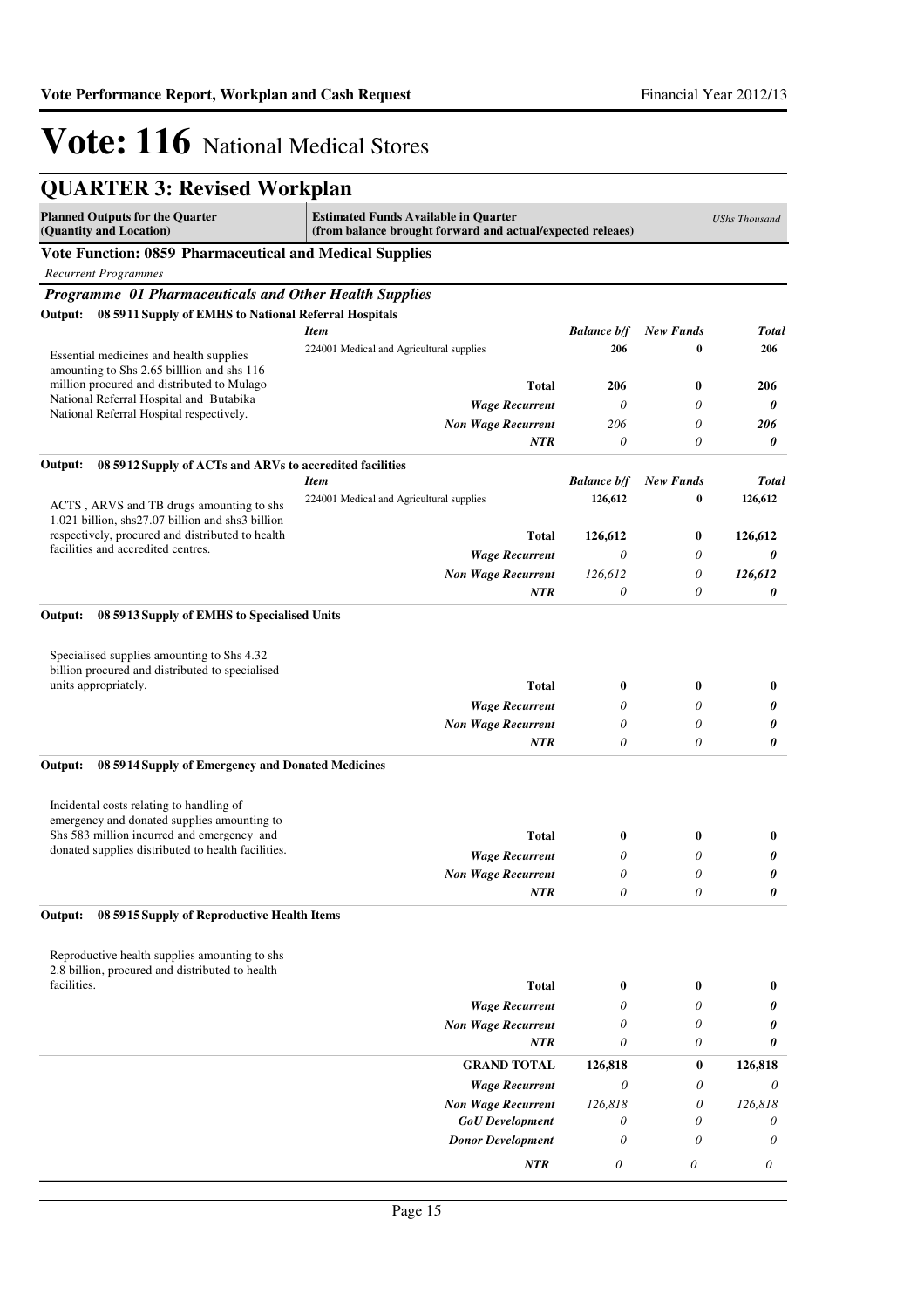### **QUARTER 4: Revised Cashflow Plan**

**Non-Wage Recurrent**

|                                                              | <b>Annual budget</b> Release to                              |                | % Budget        |                            | <b>Q4 Cash Requirement</b>                              |  |
|--------------------------------------------------------------|--------------------------------------------------------------|----------------|-----------------|----------------------------|---------------------------------------------------------|--|
|                                                              |                                                              | end of O3      | <b>Released</b> | <b>Total</b>               | % Budget                                                |  |
| PAF                                                          | 208.29123694                                                 | 58             | 27.8%           | 26                         | 12.5%                                                   |  |
| Statutory                                                    | 0                                                            | $\Omega$       | $0.0\%$         | $\Omega$                   | $0.0\%$                                                 |  |
| Other                                                        | 0                                                            | $\Omega$       | $0.0\%$         | $\Omega$                   | $0.0\%$                                                 |  |
| <b>Total</b>                                                 | 208.29123694                                                 | 58             | 27.8%           | 26                         | 12.5%                                                   |  |
|                                                              | Reasons for cash requirement greater than 1/4 of the budget: |                |                 |                            | To procure essential medicines<br>and medical supplies. |  |
| <b>GoU</b> Development                                       |                                                              |                |                 |                            |                                                         |  |
|                                                              | <b>Annual budget</b> Release to                              |                | % Budget        | <b>Q4 Cash Requirement</b> |                                                         |  |
|                                                              |                                                              | end of O3      | <b>Released</b> | <b>Total</b><br>% Budget   |                                                         |  |
| PAF                                                          | 0                                                            | $\Omega$       | $0.0\%$         | $\Omega$                   | $0.0\%$                                                 |  |
| Other                                                        | 0                                                            | $\Omega$       | $0.0\%$         | $\overline{0}$             | $0.0\%$                                                 |  |
| <b>Total</b>                                                 | 0                                                            | 0              | $0.0\%$         | $\mathbf{0}$               | $0.0\%$                                                 |  |
| Reasons for cash requirement greater than 1/4 of the budget: |                                                              | Not applicable |                 |                            |                                                         |  |
| <b>Grand Total</b>                                           |                                                              |                |                 |                            |                                                         |  |
|                                                              | <b>Annual budget</b> Release to                              |                | % Budget        |                            | <b>Q4 Cash Requirement</b>                              |  |
|                                                              |                                                              | end of Q3      | <b>Released</b> | <b>Total</b>               | % Budget                                                |  |
| <b>Grand Total</b>                                           | 208.29123694                                                 | 58             | 27.8%           | 26                         | 12.5%                                                   |  |